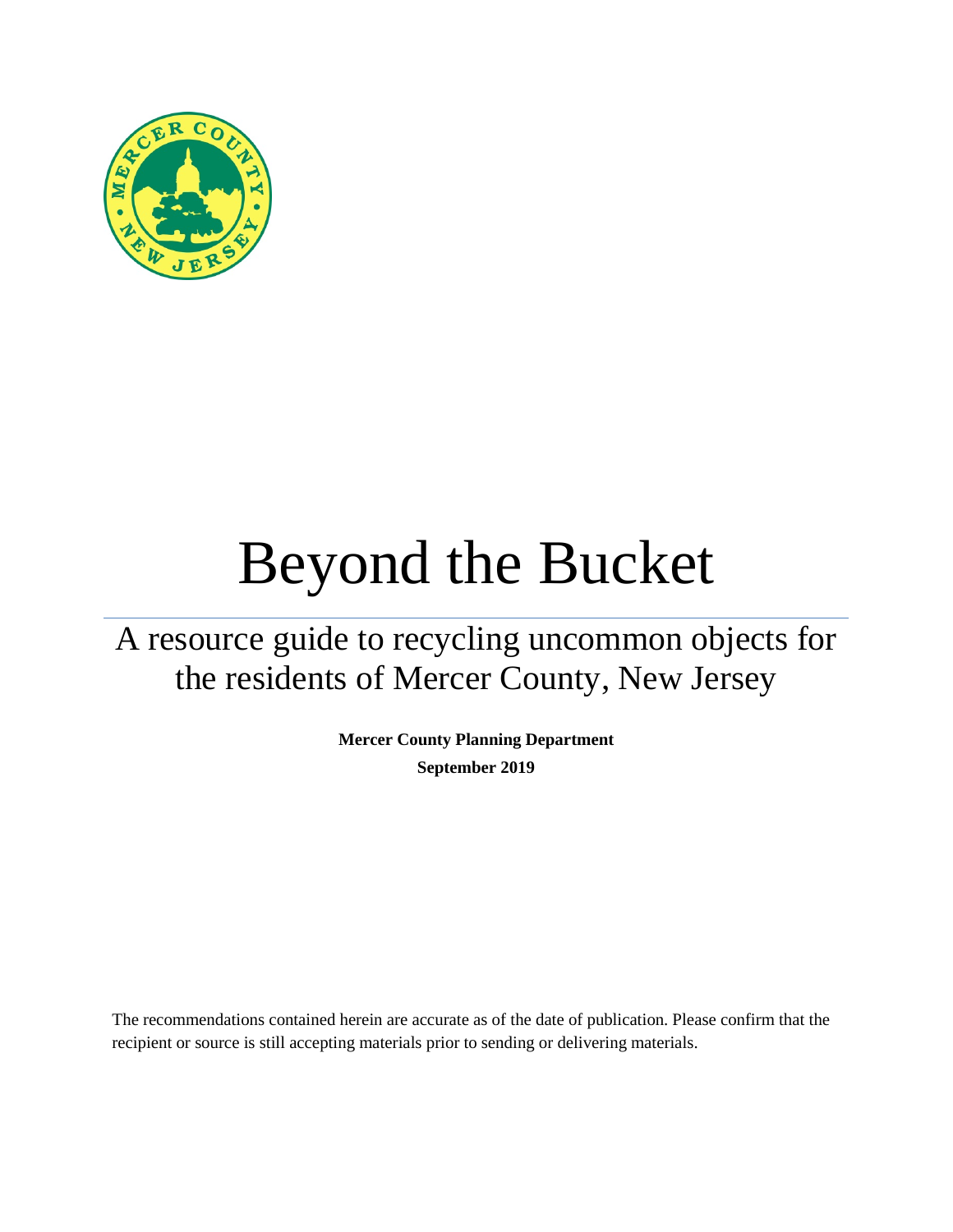## **Table of Contents**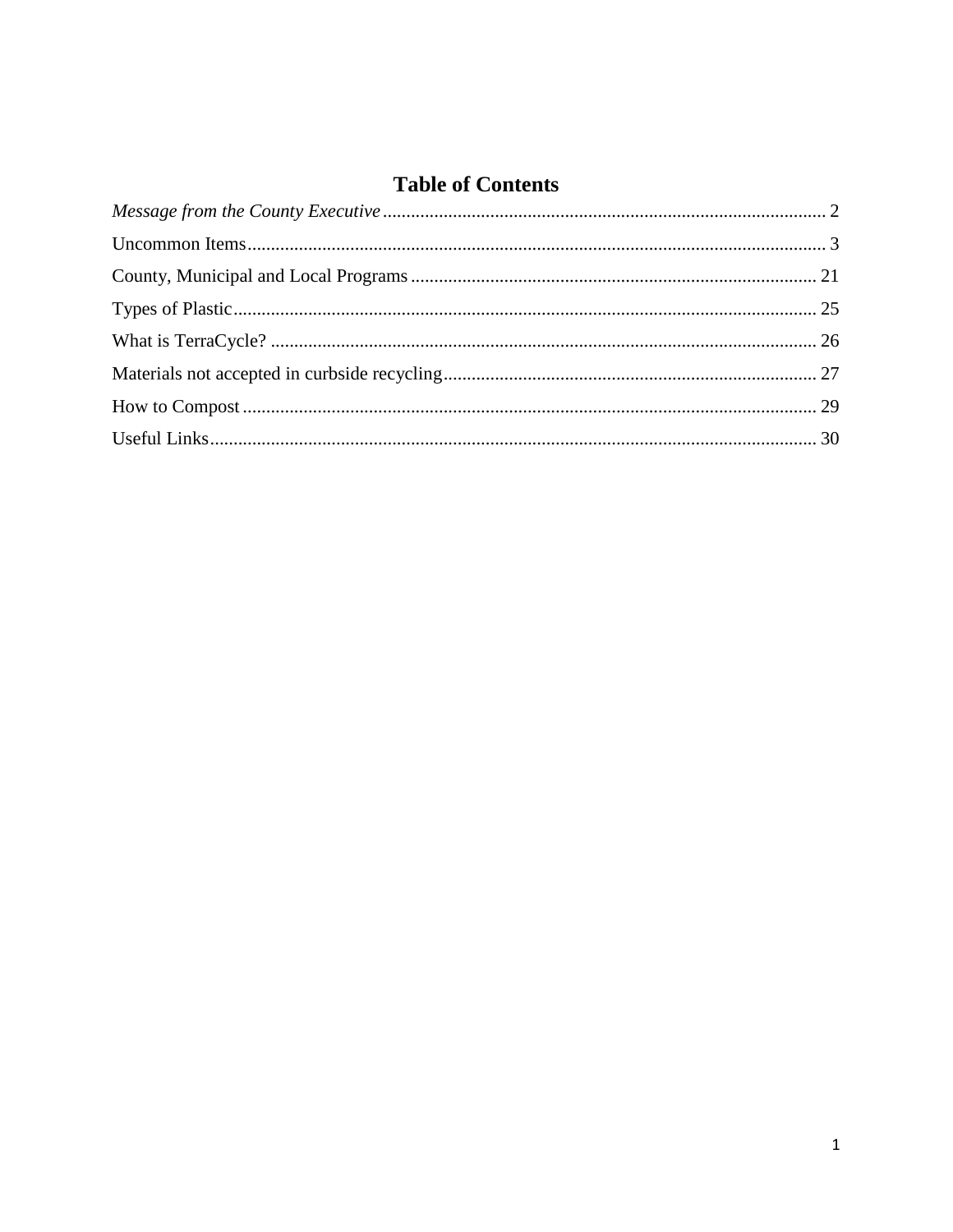## *Message from the County Executive*

<span id="page-2-0"></span>Since the first Earth Day in 1970, citizens have become accustomed to the ethic of Reduce, Reuse and Recycle and the recycling logo. Many of us focus on recycling to the exclusion of the imperative to Reduce and Reuse. Rec accustomed to the ethic of Reduce, Reuse and Recycle and the recycling logo. Many of us focus on recycling to the exclusion of the imperative to Reduce and Reuse. Recycling is market driven and the challenges to recycling are as great today as



they have ever been. Nevertheless, each of us, as consumers, should consider our behaviors and seek to Reduce and Reuse before Recycling.

This guide offers suggestions for the disposal of a variety of items that cannot be recycled through Mercer County curbside collection. Many of the recommendations are opportunities for reuse of materials by others; some are chances to see objects recycled into another form.

Regardless of your approach, this effort seeks to empower Mercer County residents to reduce the trash that will end up in a landfill and, instead, make personal choices that will improve our community and the environment.

All of the information included in this guide has been confirmed as of the date of release. However, please contact the program provider before sending any materials. We welcome additional information for inclusion in this guide and corrections/updates from your experience. Please email them to [sustainability@mercercounty.org.](mailto:sustainability@mercercounty.org)

Bin M.H.R

**Brian M. Hughes Mercer County Executive**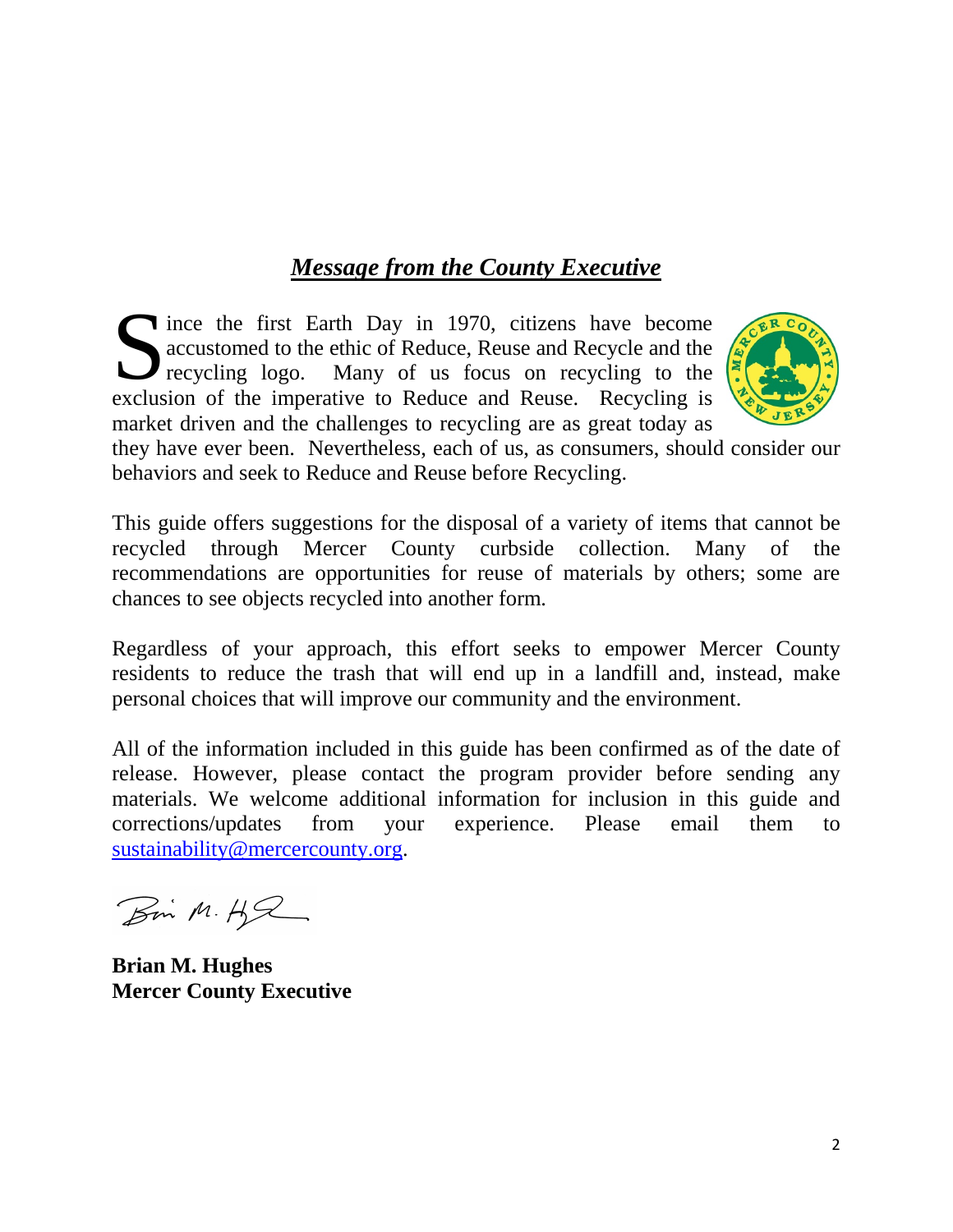## <span id="page-3-0"></span>Uncommon Items

#### **Air Fresheners**

- [TerraCycle:](https://www.terracycle.com/en-US/brigades/febrez) Febreze Air Care
	- o Free Program [\(See page 26](#page-26-0) for more information)
		- Accepts: Any brand of air fresheners cartridges and plugs, Any brand of air freshener packaging and flexible film, Any brand of air freshener plastic trigger heads, Febreze ONE bottles with trigger heads, Febreze ONE refills
		- Does not accept: Plastic bottles
	- o *Mail Program*

#### **Architectural Items**

Recycling the Past, Inc. is an architectural salvage company that specializes in architectural salvage for the home and garden. This company might be interested in architectural items that you no longer want or need. www.recyclingthepast.com

#### **Backpacks**

- [American Birding Association](http://bex.aba.org/items/)
	- o Prefers backpacks with no broken zippers
	- o *Mail Program*

#### **Batteries**

- [Call to Recycle](https://www.call2recycle.org/)
- [Lowe's](https://newsroom.lowes.com/fresh-thinking/lowes-recycle-responsibly-wishcycling/)
	- o Containers for CFL Bulbs and rechargeable batteries
	- o **Locations in Mercer County: Hamilton Marketplace; Route 1 North, West Windsor**
- Home Depot
	- o Containers for CFL Bulbs and rechargeable batteries
	- o **Locations in Mercer County: Ewing, Hamilton Marketplace; Route 1 South, West Windsor**
- Mercer County Improvement Authority [Household Hazardous Waste & Electronics](http://www.mcianj.org/HHW)  $\circ$  [See page](#page-21-0) 21 for more information
- [Pennington Farmers Market](https://penningtonfarmersmarket.org/)
	- $\circ$  [See page](#page-23-0) 23 for more information
- [Princeton Farmers Market](https://www.princetonfarmersmarket.com/)
	- o [See page](#page-23-1) 23 for more information
- [Staples](https://www.staples.com/sbd/cre/marketing/sustainability-center/recycling-services/)
	- o Recycles rechargeable batteries, old tech, and ink/toner for free
	- o **Locations in Mercer County: Hamilton Marketplace; Lawrence Shopping Center; Shops at Windsor Green (West Windsor); Route 130 South, East Windsor**

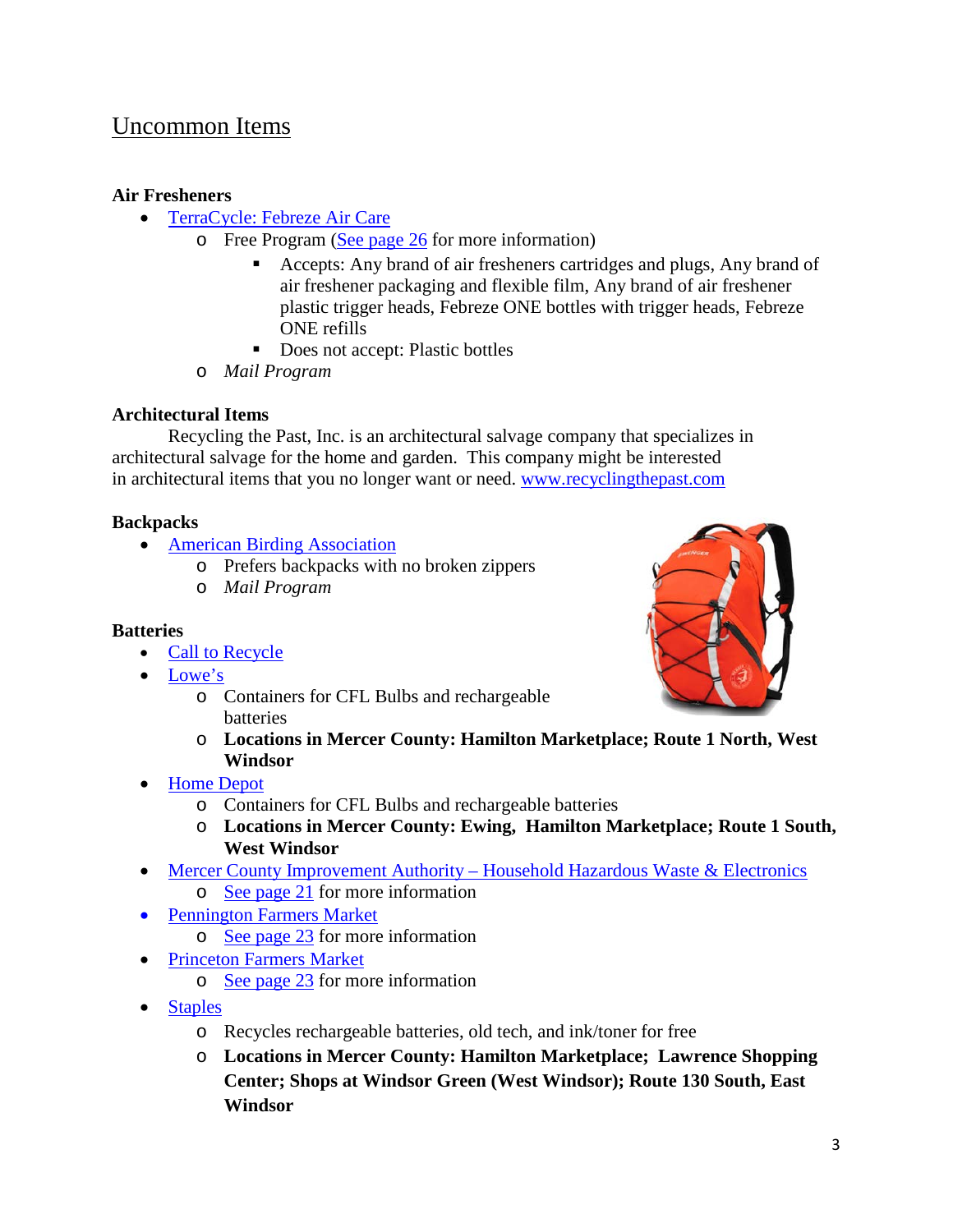#### **Beauty Products**

- [Aveda](https://www.aveda.com/)
	- o Can return any Aveda packaging not typically recycled in curbside bins (such as rollerballs, dispensing systems, applicators, etc.)
	- o **Locations in New Jersey: Cherry Hill Mall, Bridgewater Commons, The Malls at Short Hills, Westfield Garden State Plaza, 945 Asbury Ave. (Ocean City)**
- [TerraCycle: Burt's Bees](https://www.terracycle.com/en-US/brigades/burt-s-bees-recycle-on-us)<sup>®</sup>
	- o Free Program [\(See page 26](#page-26-0) for more information)



- Accepts: Burt's Bees<sup>®</sup> personal care packaging, Burt's Bees<sup>®</sup> beauty care packaging, Burt's Bees® lip care packaging
- o *Mail Program*
- [TerraCycle: eos Lip Balm and Skin Care Products](https://www.terracycle.com/en-US/brigades/eos)
	- o Free Program [\(See page 26](#page-26-0) for more information)
		- Accepts: eos Lip Packaging. eos Shave Packaging, eos Lotion Packaging
	- o *Mail Program*
- [TerraCycle:](https://www.terracycle.com/en-US/brigades/personal-care-and-beauty-brigade-r) Garnier
	- $\circ$  Free Program [\(See page 26](#page-26-0) for more information)
		- Accepts: Hair care packaging such as shampoo caps, conditioner caps, hair gel tubes and caps, hair spray triggers, and hair paste caps. Skin care packaging such as lip balm tubes and caps, soap dispensers and tubes, body wash caps, lotion dispensers and caps. Cosmetics packaging such as lipstick cases, lip gloss tubes, mascara tubes, eye shadow cases, bronzer cases, foundation packaging, powder cases, eyeliner cases, eyeliner pencils, eye shadow tubes, concealer tubes, concealer sticks, and lip liner pencils.
	- o *Mail Program*
- [Herbal](https://www.terracycle.com/en-US/brigades/herbal-essences) Essences
	- $\circ$  Free Program [\(See page 26](#page-26-0) for more information)
		- Accepts: Herbal Essences shampoo and conditioner bottles and caps, Herbal Essences hair mist bottles and pumps, Herbal Essences flexible plastic tubes and closures, Herbal Essences color and hair treatment packets
		- Does not accept: Aerosol containers
	- o *Mail Program*
- [Lush](https://www.lushusa.com/null/5-pot-program,en_US,pg.html)
	- o Bring back 5 clean, empty product pots to a Lush store and you will get a free Fresh Face Mask.
	- o Pots are 100% made from recycled products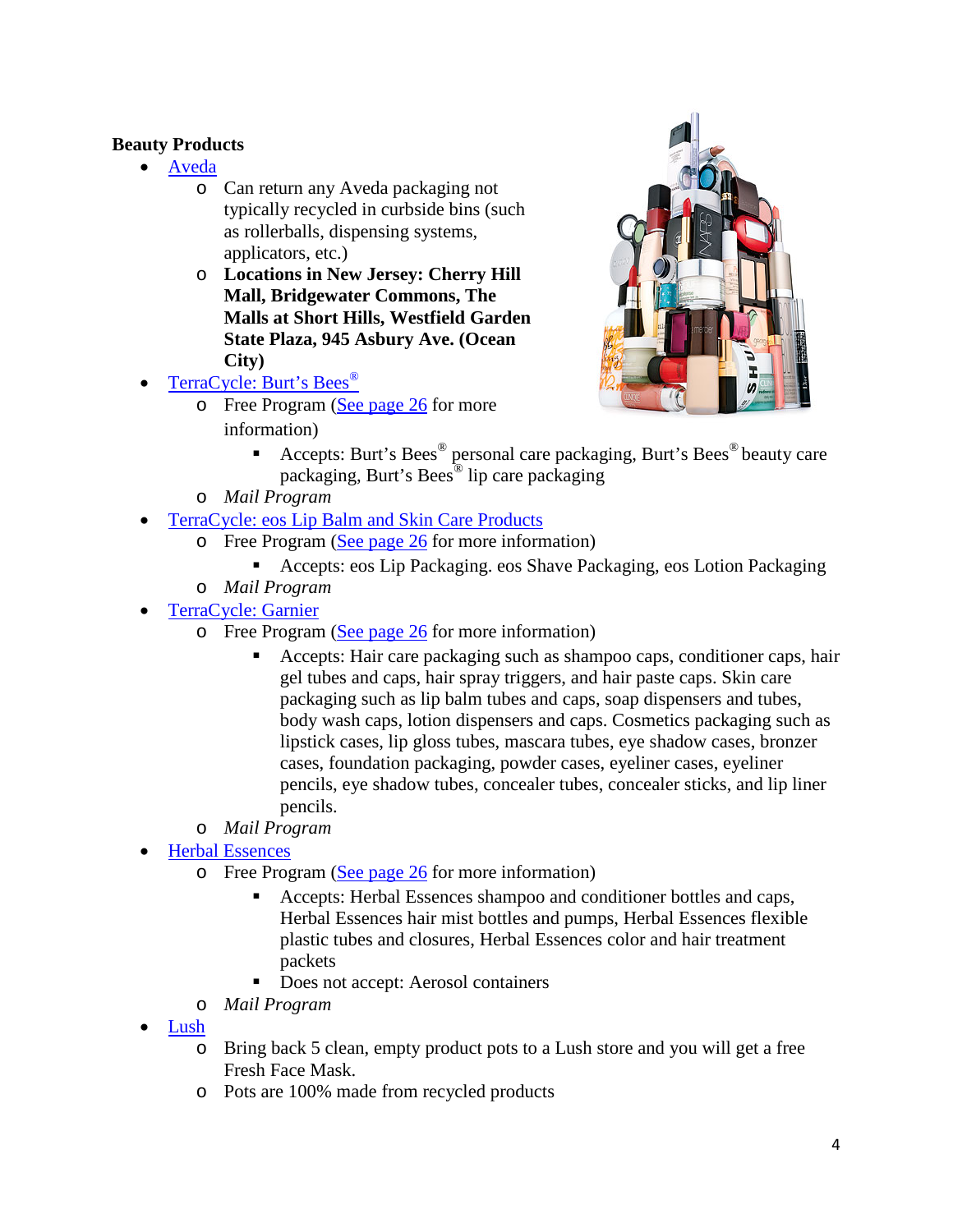#### o **Locations in Mercer County: Quaker Bridge Mall**

- [Kiehl's](https://www.kiehls.com/recycle-and-be-rewarded)
	- o Return 10 full-size items over the course of 10 months (1 per month) and receive a travel-size item (priced up to \$11) for free
	- o **Locations in New Jersey: The Mall at Short Hills, Westfield Garden State Plaza**
- [L'Occitane](https://www.terracycle.com/en-US/brigades/loccitane)
	- o Bring in any beauty packaging (lip balm tubes, makeup remover bottles and pumps, fragrances bottles and pumps, and deodorant sticks), skincare packaging (face mask packaging, eco-refill pouches, and dispensers and tubes for soap, facial cleansers and body lotions) or hair care packaging (pumps and caps from shampoo and conditioner bottles, hair care dispensers and containers, hair product trigger heads, and eco-refill pouches)
	- o Receive 10% next full-size product
	- o **Locations in New Jersey: Bridgewater Commons, Freehold Raceway Mall, Malls at Short Hill, Menlo Park Mall, Ocean County Mall, Riverside Mall, Westfield Garden State Plaza**
- **[MAC Cosmetics](https://www.maccosmetics.com/giving_back/printable_form.tmpl)** 
	- o Return or send in 6 MAC primary packaging containers and receive one MAC lipstick for free.
	- o First cosmetic company to offer a take-back program
	- o **Locations in Mercer County: Palmer Square, Princeton**
- [Origins](https://www.origins.com/origins-mission)
	- o They accept a wide range of packaging from any brand, including any glass or plastic jars, bottles, tubes, lipstick covers and caps. Just drop off your empty cosmetic packaging to any of the company's retail or department store counters. The program is restricted only to primary packaging; no paper boxes or plastic wrapping will be taken. It also won't take sample or trial size packaging, applicators like sponges or tools like tweezers.

#### o **Locations in Mercer County: Macy's, Quaker Bridge Mall**

- [Project Beauty Share](https://projectbeautyshare.org/what-we-accept/)
	- o Accepts new/gently used beauty products
		- On website there is a list of products that need to be new in order to be donated
	- o *Mail Program*

#### **Bicycles**

- Trenton Bike Exchange
	- o Provides low-cost, quality bikes for families and individuals in Mercer County and raises money for the Boys & Girls Club of Trenton's after-school programs.
	- o **Locations in Mercer County: Capitol Plaza Shopping Center, Economy Bicycle, Hart's Cycles, Kingston Garage, Bernie's Bicycles, Bicycle Pro, Firehouse Cycles, Jay's Cycles, Sourland Cycles, Bicycle Rack, Halter's Cycles, Knapp's Cycles, Kopp's Cycles**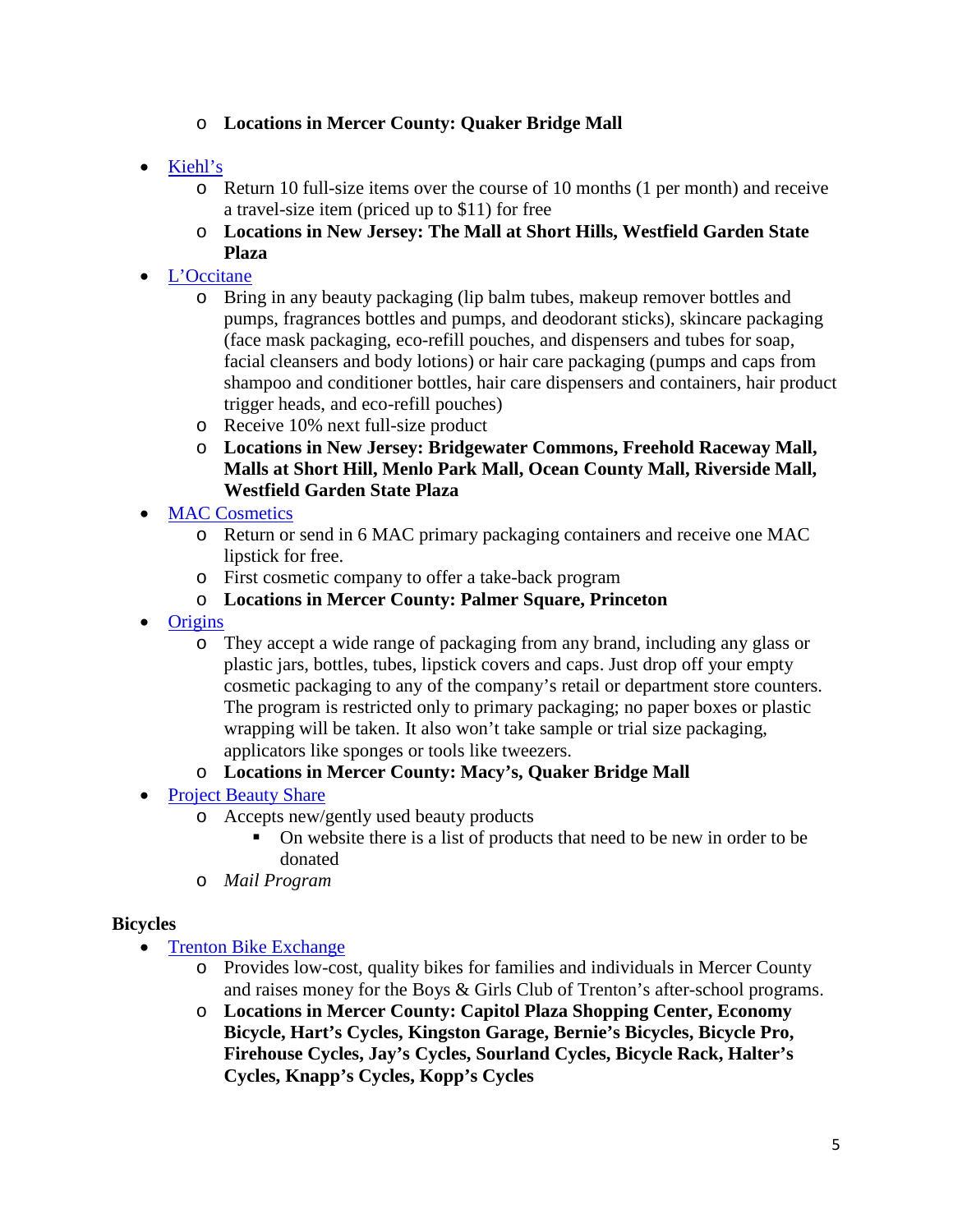#### **Books**

• Mercer County Library branches accept book donations. The proceeds from book sales go toward children's and adult programming and other library initiatives. Check with your local library for specific donation guidelines.

#### **Bras**

- [I Support the Girls](https://isupportthegirls.org/)
- [Free the Girls](https://freethegirls.org/bras)
- [The Bra Recylcers](https://www.brarecycling.com/)
- [Donate Your Bras](http://donateyourbra.com/)
- *Mail Programs*

## **Brita® Water Filters**

- [TerraCycle](https://www.terracycle.com/en-US/brigades/brita-brigade)
	- o Free Program [\(See page 26](#page-26-0) for more information)
		- Accepts: Brita<sup>®</sup> Dispensers, Brita<sup>®</sup> Bottles, Brita® Bottle Filters, Brita® Standard Filters, Brita® Stream Filters, Brita® Longlast Filters, Brita® filter packaging, Brita® faucet filtration system, Brita® pitchers



o *Mail Program*

#### **Building Supplies**

- [Habitat for Humanity](https://www.habitat.org/restores/donate-goods)
	- o Habitat ReStores are independently owned reuse stores operated by local Habitat for Humanity organizations that accept donations and sell home improvement items to the public at a fraction of the retail price to support their mission.
	- o Donate: kitchen cabinets, doors and windows, flooring, unused lumber, lighting fixtures, fencing, bricks/blocks. Click for a [decision flowchart](https://www.habitat.org/stories/should-i-donate-habitat-restore) to help determine if your material is acceptable.
	- o **Location closest to Mercer County: Langhorne ReStore of Bucks County HFH (1337 E. Lincoln Highway, Langhorne, PA 19056)**
- [Hamilton Ecological Facility \(open only to Hamilton residents\)](http://www.hamiltonnj.com/content/228309/231180/default.aspx)
	- o [See page](#page-22-0) 22 for more details

#### **Business Attire**

- See also Clothing
- [Dress for Success](https://centralnj.dressforsuccess.org/)
	- o International non-profit that empowers women to achieve economic

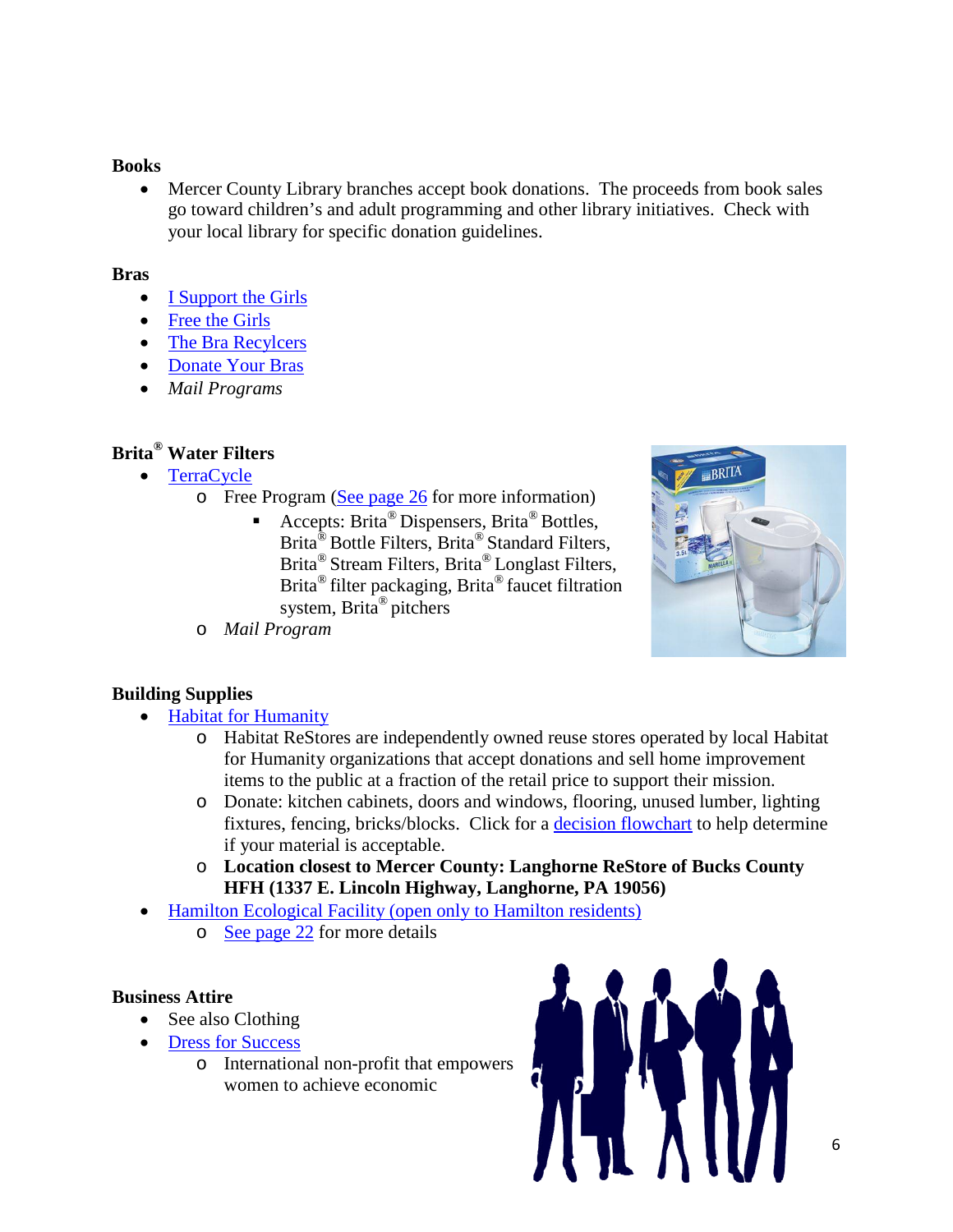independence by providing professional attire to women in need

- o **Location in Mercer County: 3131 Princeton Pike Building 4 – Suite 209**
- [Career Gear](http://careergear.org/)
	- o Promotes economic independence of low-income men by providing financial literacy training, professional attire, career development tools, job-readiness and essential life-skills training that help men enter the workforce and stay employed.
	- o **Location closest to Mercer County: 125 Maiden Lane 3B, New York City**

#### **Cars**

- There are numerous charities that will accept vehicle donations to support various causes. Two local programs are:
	- o PAC Cars Ministry: [https://princetonalliance.org/bring-hope/care/cars](https://princetonalliance.org/bring-hope/care/cars-ministry/#CarsFAQ)[ministry/#CarsFAQ](https://princetonalliance.org/bring-hope/care/cars-ministry/#CarsFAQ)
	- o HomeFront:<https://www.homefrontnj.org/>

#### **Carpeting**

- [CarpetCycle](http://www.carpetcycle.com/)
	- o Residential drop-off is not currently in service but one is able to call for a pickup
	- o Commercial drop-off and pickup in service

#### **Cellphones**

- [Apple](https://www.apple.com/shop/trade-in)
	- o One can see if their Apple Products are eligible to be bought back by the company to be refurbished and resold.
	- o If products are not eligible to be bought back one can still send Apple their products to be properly recycled
	- o **Locations in Mercer County: Quaker Bridge Mall**
- [Lowe's](https://newsroom.lowes.com/fresh-thinking/lowes-recycle-responsibly-wishcycling/)
	- o Containers for cell phones
	- o **Locations in Mercer County: Hamilton Marketplace; Route 1 North, West Windsor**
- Home Depot
	- o Containers for cell phones
	- o **Locations in Mercer County: Ewing, Hamilton Marketplace; Route 1 South, West Windsor**
- Mercer County Improvement Authority [Household Hazardous Waste & Electronics](http://www.mcianj.org/HHW)
	- o [See page 21](#page-21-0) for more information
- [Princeton Farmers Market](https://www.princetonfarmersmarket.com/)
	- $\circ$  [See page 23](#page-23-0) for more information
- [Target](https://targettrade-in.com/online/home/index.rails)
	- o Trade in old electronics and receive a Target gift card in return
	- o In stores they have kiosks for MP3 players, cellphones and ink cartridges
	- o **Locations in Mercer County: Nassau Park Pavilion, West Windsor; East Windsor Village**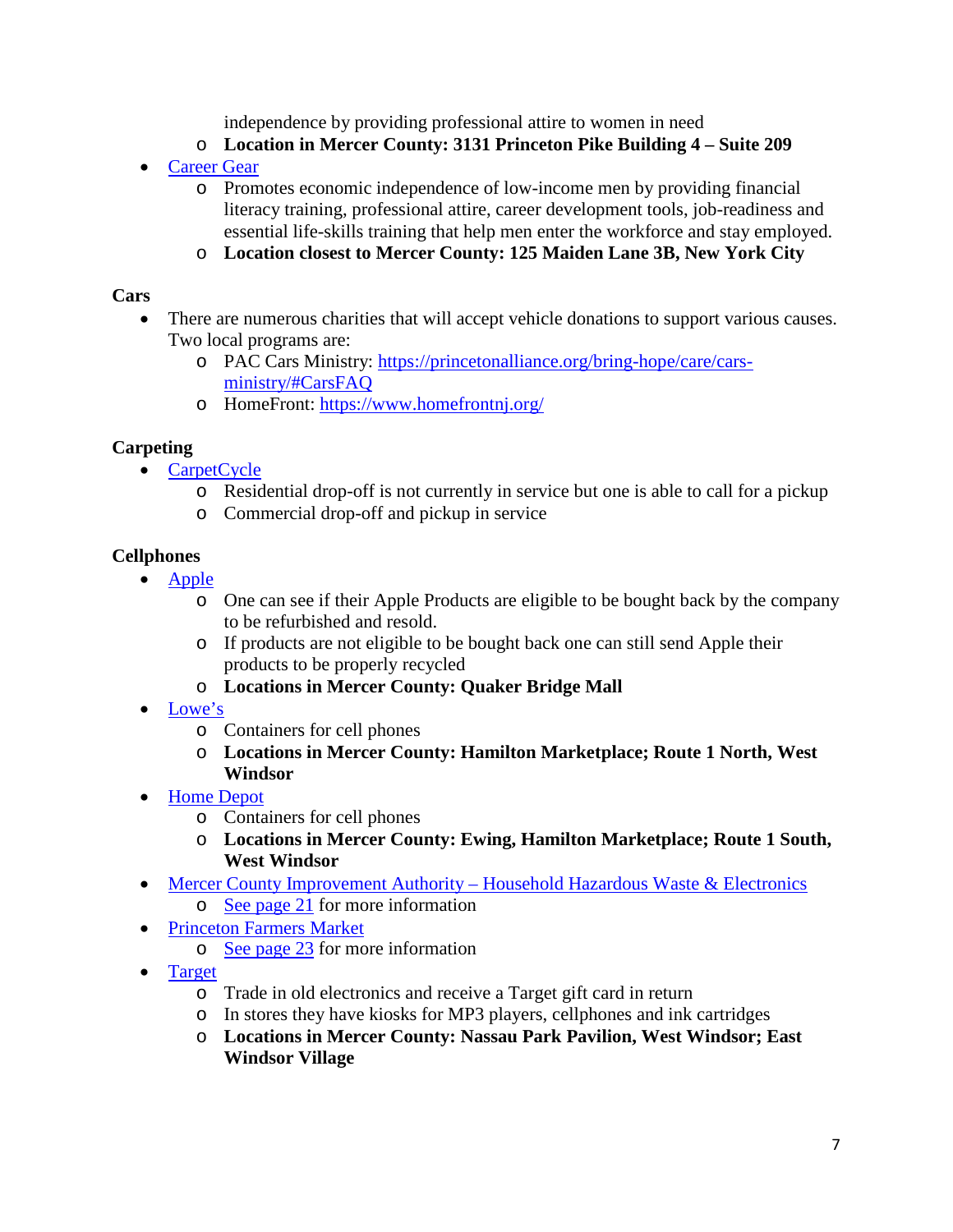- [Verizon Wireless](https://www.verizonwireless.com/articles/what-to-do-with-your-old-smartphone/)
	- o Return any phone brand or carrier to Verizon and get a gift card if it can be reused. If not they will recycle.
	- o Donate to Verizon's HopeLine charity, which supports domestic violence.
	- o **Locations in Mercer County: Hamilton Marketplace; 950 Route 33, Hamilton; Mercer Mall; 200 Campus Town Center, Ewing; Quaker Bridge Mall; Princeton Shopping Center**

#### **Cereal Bags**

- See also Plastic Bags/Plastic Film
- [TerraCycle:](https://www.terracycle.com/en-US/brigades/mom-brands-cereal-bag-brigade) Malt-O-Meal
	- o Free Program [\(See page 26](#page-26-0) for more information)
		- Accepts: Any brand of plastic cereal bags and plastic cereal bag liners
	- o *Mail Program*

#### **Cigarette Waste**

- [TerraCycle](https://www.terracycle.com/en-US/brigades/cigarette-waste-recycling)
	- o Free Program [\(See page](#page-26-0) 26 for more information)
		- Accepts: extinguished cigarettes, cigarette filters, loose tobacco pouches, outer plastic packaging, inner foil packaging, rolling paper, ash



o *Mail Program*

#### **Clothing**

- See also Business Attire and Formal Wear
- [American Eagle](http://www.blog.ae.com/2019/04/01/donate-your-old-jeans-take-10-off-your-new-favorite-pair/)
	- o Bring in a jeans to an American Eagle store and receive \$10 off your next pair
	- o **Locations in Mercer County: Quaker Bridge Mall**
- [& Other Stories](https://www.stories.com/en_usd/customer-service/recycling.html)
	- o Bring in any brand of clothes and/or shoes to be recycled and receive 10% off next purchase
	- o **Locations closest to Mercer County: New York City**
- [Eileen Fisher](https://www.eileenfisherrenew.com/)
	- o Return Eileen Fisher label clothing to an Eileen Fisher store and receive \$5 in store credit for each item.
	- o Clothes will be either resold on the Eileen Fisher website or sold to a textile company
	- o **Locations in New Jersey: 45 Enterprise Ave. N., Secaucus; Short Hills Mall**
- [Homefront](https://www.homefrontnj.org/)
	- o HomeFront's mission is to end homelessness in Central New Jersey by harnessing the caring, resources and expertise of the community. Furnish the Future helps over 500 families a year.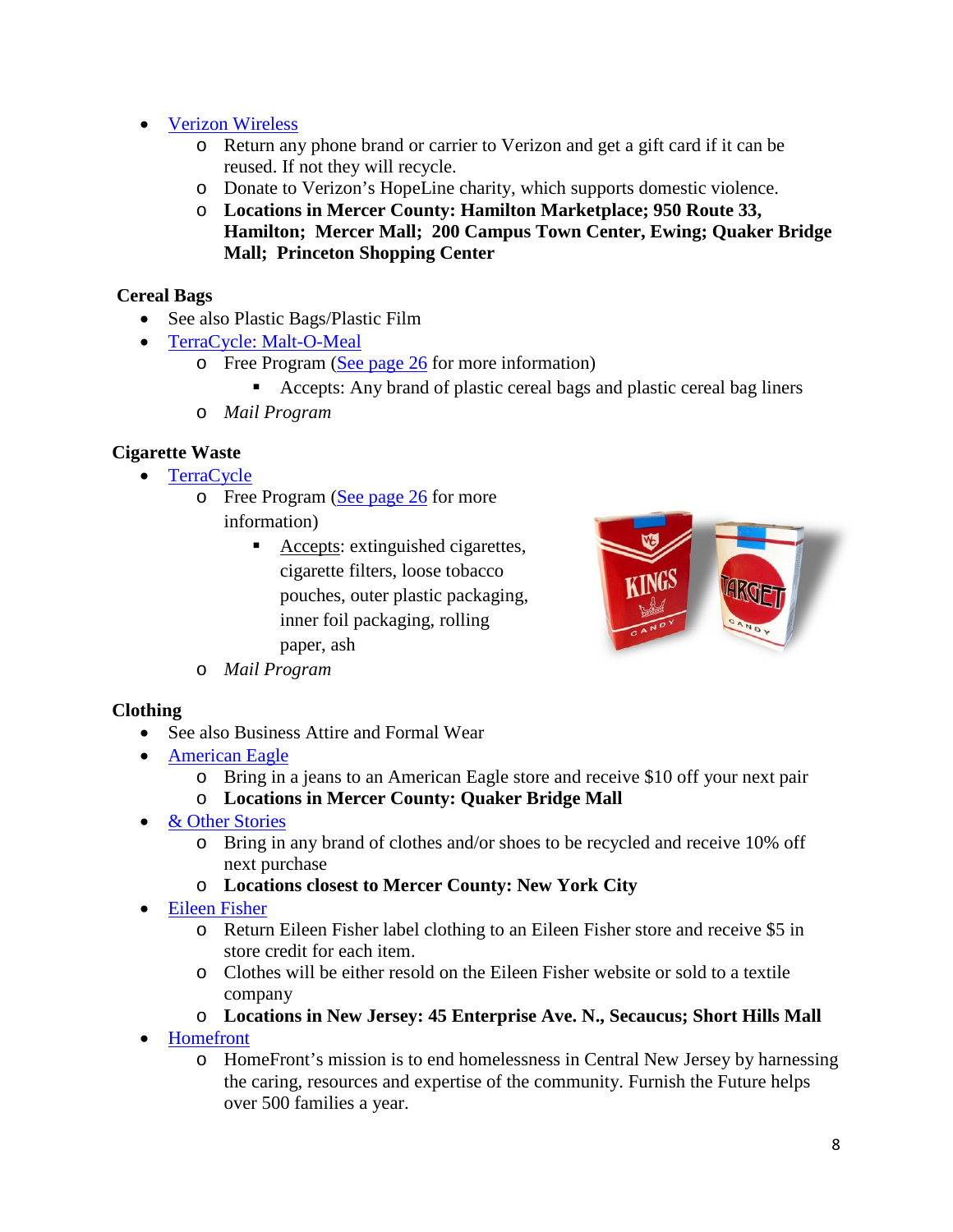- Accepts: Gently used clothing bagged, boxed or hanging
- [Levi Strauss & Co](https://www.levistrauss.com/2015/07/21/clothing-recycling-us-expansion/)
	- o One can bring any brand of clothes and shoes to a Levi Strauss store and receive 20% off a single item
	- o Clothing and shoes are either re-worn, repurposed or recycled
	- o **Locations in New Jersey: Jackson Premium Outlets, Jersey Shore Premium Outlets, Gloucester Premium Outlets, The Mills of Jersey Gardens, Tanger Outlets Atlantic City**
- **[Madewell](https://www.madewell.com/inspo-do-well-denim-recycling-landing.html)** 
	- o Bring in old jeans and receive \$20 off a new pair
	- o Jeans used for housing insulation
	- o **Locations in New Jersey: Bridgewater Commons, The Grove West, Westfield Garden State Plaza, The Mall at Short Hills, Tice's Corner Marketplace**
- **[The North Face](https://www.thenorthface.com/about-us/responsibility/product/clothes-the-loop.html)** 
	- o One can bring any brand of clothes and shoes to a North Face store and receive a \$10 voucher toward the next \$100 or more purchase
	- o Clothing and shoes are sent to their non-profit (Shoes4Souls) whose mission is to create sustainable jobs and provide relief through the distribution of the donated clothes
	- o **Locations in New Jersey: Cherry Hill Mall, Westfield Garden State Plaza**
- [Patagonia](https://wornwear.patagonia.com/)
	- o Bring in Patagonia brand things and receive store credit
	- o **Location closest to Mercer County: 72 Greene St., New York City**
- [Rag & Bone](https://www.rag-bone.com/denim-recycling.html)
	- o Bring in old denim and receive 20% denim purchase that day
	- o **Location closest to New Jersey: 182A Columbus Ave., New York City**

#### **Coloring Materials**

- [Crazy Crayons](https://crazycrayons.com/recycle-program/)
	- o Donate unwanted or broken crayons; for distribution at art programs, hospitals, orphanages, women's shelters, homeless shelters and low-income day cares
	- o Shipping label is not covered by company
	- o *Mail Program*
- [Crayola ColorCycle](https://www.crayola.com/colorcycle)
	- o Set up a donation center through your school to send used markers
	- o *Mail Program*

#### **Compact Discs**

- [Monmouth Recycling](http://www.computerreclamation.com/)
	- o Accepts disc items to be recycled at 50 cents a pound
	- o **Location in New Jersey: Tinton Falls**
- Most libraries will accept donations of used CDs. Check with your local library.

#### **Compact Fluorescent Bulbs**

• [Lowe's](https://newsroom.lowes.com/fresh-thinking/lowes-recycle-responsibly-wishcycling/)

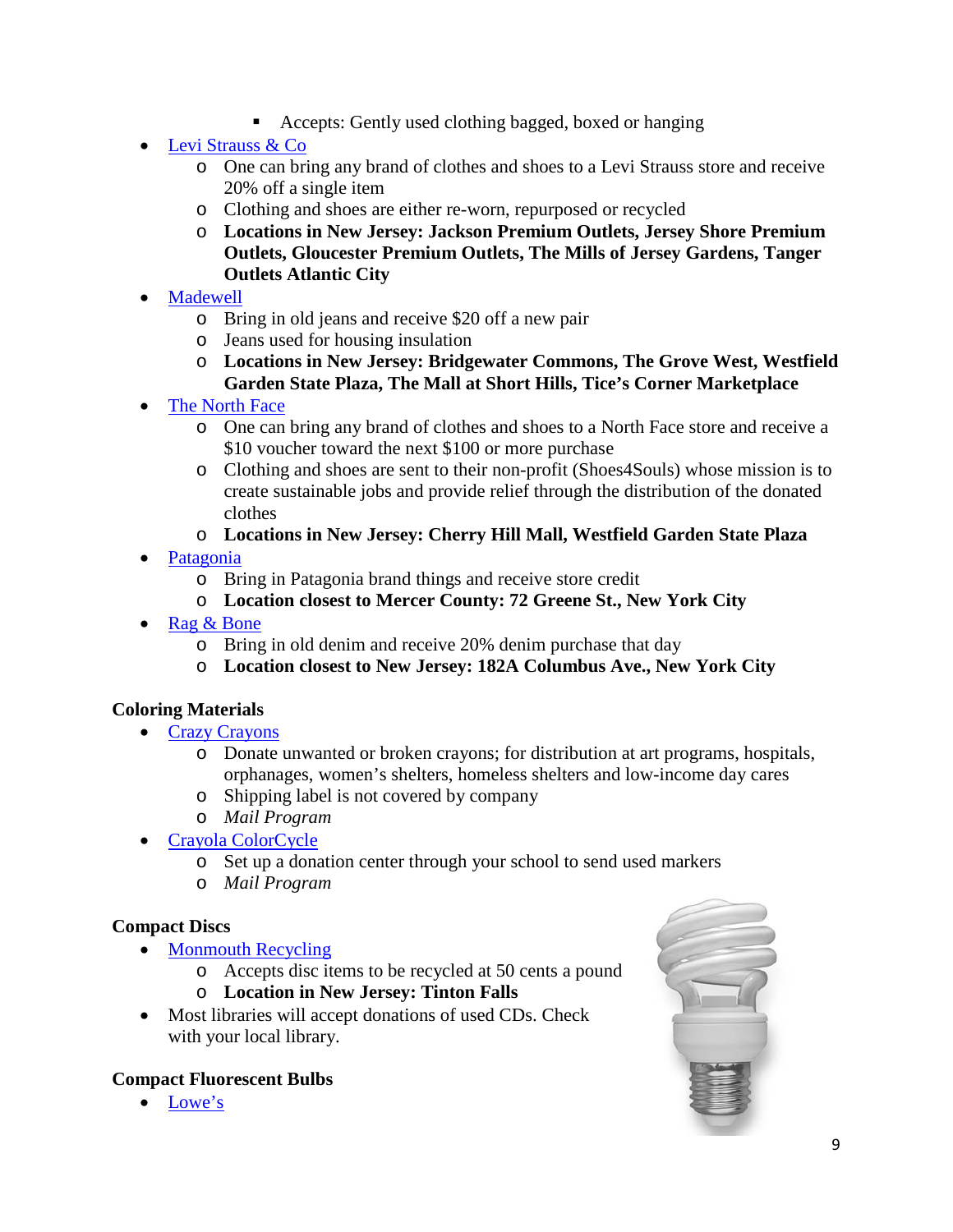- o Planting: Turn in plant pots, trays and tags at any Lowe's
- o Containers for CFL bulbs and rechargeable batteries
- o **Locations in Mercer County: Hamilton Marketplace; Route 1 North, West Windsor**
- **Mercer County Improvement Authority [Household Hazardous Waste & Electronics](http://www.mcianj.org/HHW)** 
	- o [See page 21](#page-21-0) for more information

#### **Computers**

- [Apple](https://www.apple.com/shop/trade-in)
	- o One can see if their Apple Products are eligible to be bought back by the company to be refurbished and resold.
	- o If products are not eligible to be bought back one can still send Apple their products to be properly recycled
	- o **Locations in Mercer County: Quaker Bridge Mall**
- [Best Buy](https://www.bestbuy.com/site/services/recycling/pcmcat149900050025.c?id=pcmcat149900050025)
	- o Can bring in computer to store; can be bought back and resold or recycled
	- o **Locations in Mercer County: Nassau Park Pavilion, West Windsor**
- Hopewell [Public Works](https://www.hopewelltwp.org/173/Public-Works)
	- o [See page](#page-22-1) 22 for more information
- Mercer County Improvement Authority [Household Hazardous Waste & Electronics](http://www.mcianj.org/HHW)  $\circ$  [See page](#page-21-0) 21 for more information
- [Pennington Borough –](https://www.penningtonboro.org/notices/2019-Trash-Recycling-Info.pdf) Sticker Program
	- o [See page](#page-23-2) 23 for more information
- [Princeton Farmers Market](https://www.princetonfarmersmarket.com/)
	- o Recycling tent is located at the market once a month so consumers can drop off uncommon recycling goods
	- o **Open Thursdays from May to November between 10 a.m. and 3 p.m.**
- **[Staples](https://www.staples.com/sbd/cre/marketing/sustainability-center/recycling-services/)** 
	- o Tech Trade-In: Will get Staples-cash for wanted devices/ unwanted will be recycled
	- o **Locations in Mercer County: Hamilton Marketplace; Lawrence Shopping Center; Shops at Windsor Green (West Windsor); Route 130 South, East Windsor**
- **[Target](https://targettrade-in.com/online/home/index.rails)** 
	- o Trade in old electronics and receive a Target gift card in return
	- o **Locations in Mercer County: Nassau Park Pavilion, West Windsor; East Windsor Village**

#### **Contacts**

- [TerraCycle:](https://www.terracycle.com/en-US/brigades/bauschrecycles) Bausch + Lomb ONE by ONE
	- $\circ$  Free Program [\(See page 26](#page-26-0) for more information)
		- Accepts: Any brand's contact lenses and blister packs
	- o *Mail Program*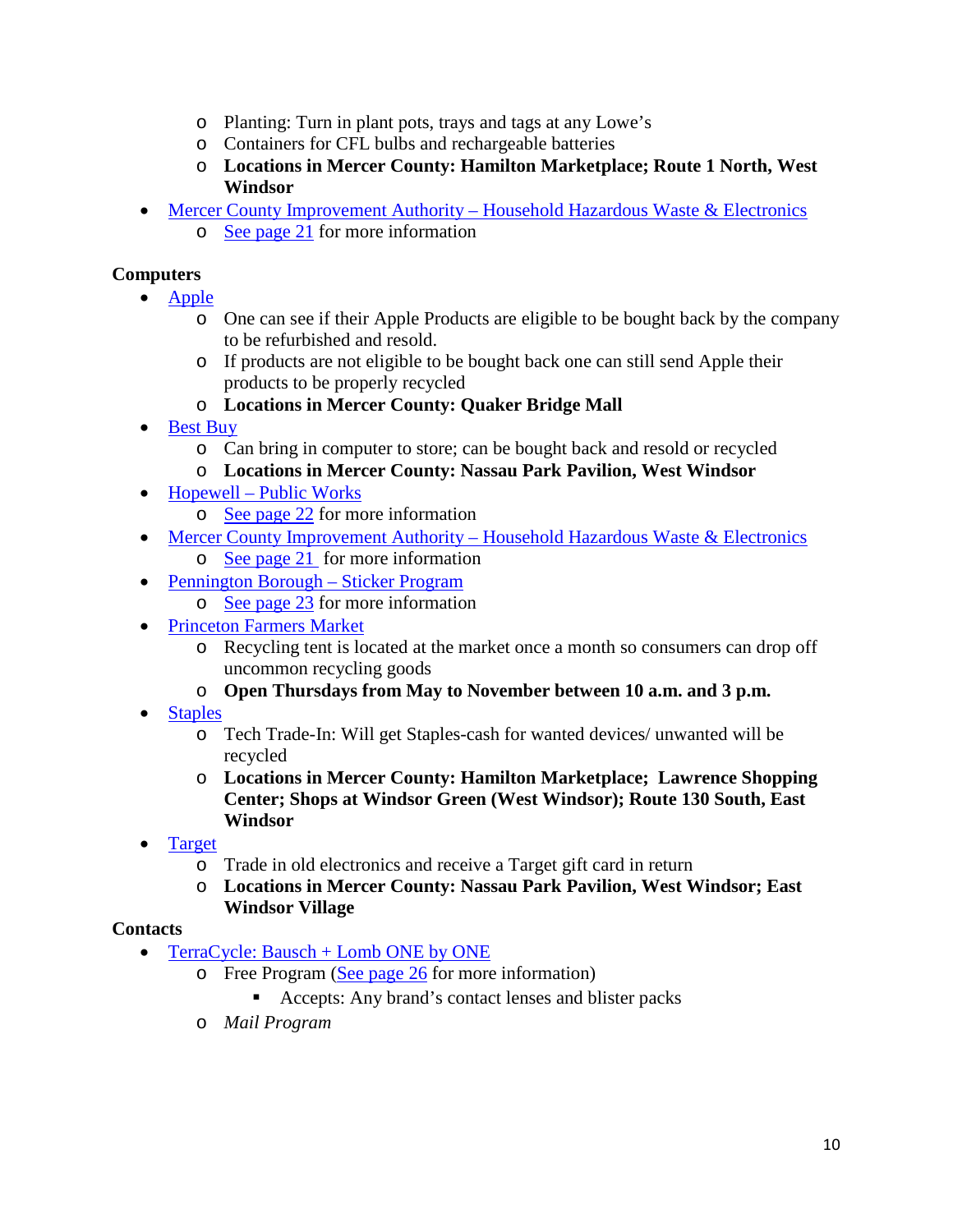#### **Dental Hygiene**

- [TerraCycle: Colgate Oral Care](https://www.terracycle.com/en-US/brigades/colgate)
	- o Free Program [\(See page 26](#page-26-0) for more information)
		- Accepts: toothpaste tubes and caps, toothbrushes, toothpaste cartons, toothbrush outer packaging and floss containers
		- Does not accept: electric toothbrushes, battery toothbrushes, and/or their parts are not recyclable through the program
		- o *Mail Program*
- [TerraCycle: Tom's of Maine](https://www.terracycle.com/en-US/brigades/tom-s-of-maine-natural-care-brigade)
	- $\circ$  Free Program [\(See page 26](#page-25-1) for more information)
		- Accepts: mouthwash bottles and caps, deodorant containers and caps, toothpaste tubes and caps, soap packaging, floss containers and toothbrushes
	- o *Mail Program*

#### **Digital Versatile Disks (DVDs)**

• Most libraries will accept donations of used DVDs. Check with your local library.

#### **Dixon Brand Classroom Supplies**

- [TerraCycle](https://www.terracycle.com/en-US/brigades/dixon)
	- o Free Program [\(See page 26](#page-26-0) for more information)
		- Accepts: Prang Art Markers, Ticonderoga Highlighters, Ticonderoga & Dixon Pencils (mechanical and wood), LYRA & Prang Paint Kits, Prang Crayons, Prang Glue Sticks, Prang & Dixon Erasers, Prang & LYRA Colored Pencils
	- o *Mail Program*
	- [TerraCycle:](https://www.terracycle.com/en-US/brigades/honest-kids) Honest Kids
		- o Free Program [\(See page 26](#page-26-0) for more information)
			- **Accepts:** Aluminum and plastic drink pouches without the straw
		- o *Mail Program*

#### **Energy Bar Wrapper**

- [TerraCycle:](https://www.terracycle.com/en-US/brigades/clifbar) Clif Bar
	- o Free Program [\(What is TerraCycle?](#page-25-1) [See page 26](#page-26-0) for more information)
- Accepts: Any Cliff brand products, any foil-lined energy bar wrappers
	- o *Mail Program*



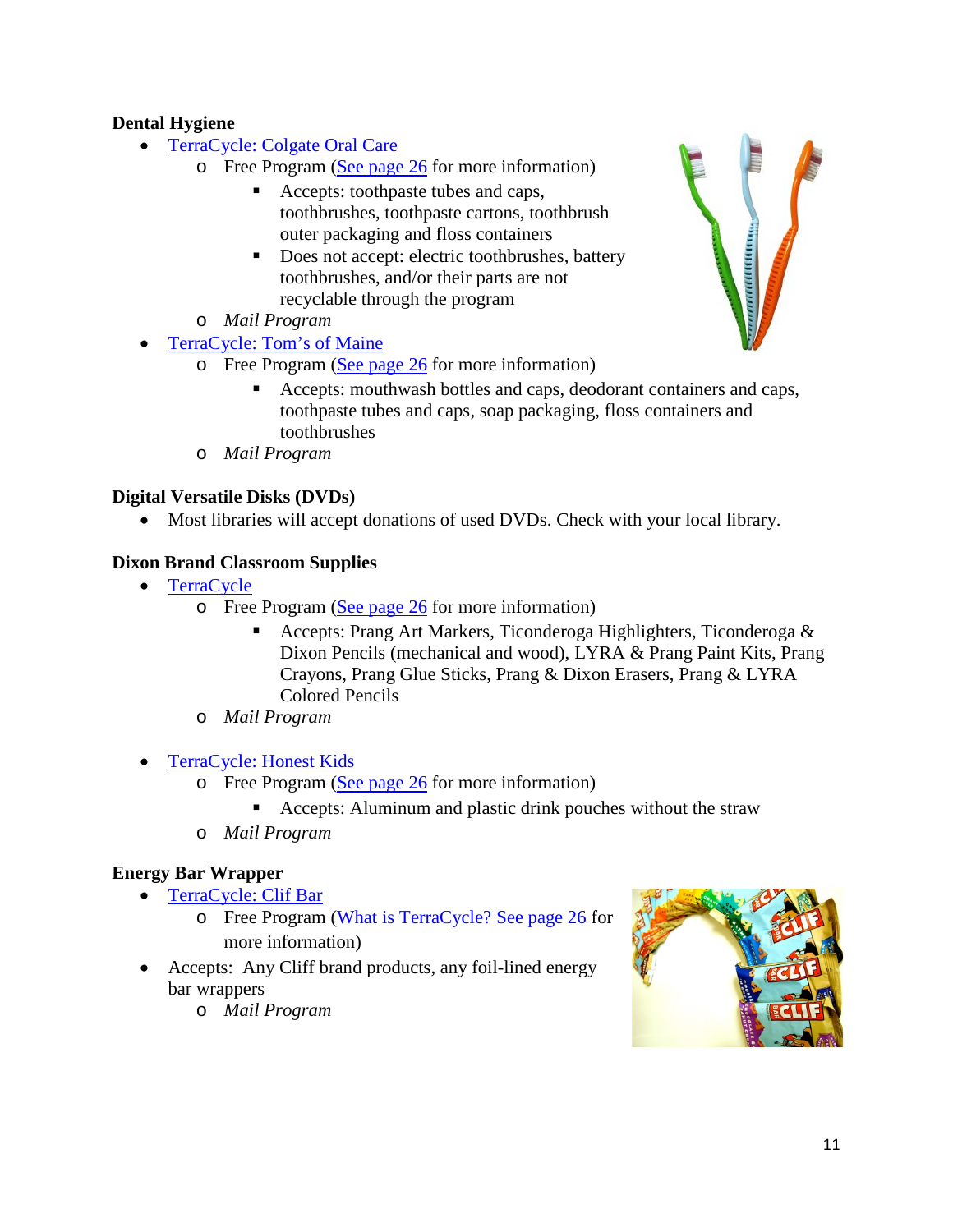#### **Eyeglasses**

- **[New Jersey Lions](http://www.njlerc.org/) Club** 
	- o Accepts all type of glasses, prescription or nonprescription. They are cleaned and repaired and then donated to those in need
	- o **Locations in Mercer County: Hopewell Valley (Pennington Quality Market, Stony Brook Elementary School, Pennington Presbyterian Church), West Windsor (Vision Center at Wal-Mart, McCaffrey's Supermarket, West Windsor Library)**
- [New Eyes](https://new-eyes.org/)
	- o Accepts all types of glasses, prescription or nonprescription. They are recycled and donated to needy persons in the US and overseas
	- o *Mail Program*

#### **Fabric Care/Laundry**

- [TerraCycle](https://www.terracycle.com/en-US/brigades/tide)
	- o Free Program [\(See page 26](#page-26-0) for more information)
	- o Accepts: Paperboard laundry care packaging, All brands of #5/#2 plastic laundry caps
		- Caps must be secured to their respective bottles when being recycled
	- o *Mail Program*
- TerraCycle: Arm & Hammer<sup>™</sup> and OxiClean<sup>™</sup>
	- $\circ$  Free Program [\(See page 26](#page-26-0) for more information)
		- Accepts: Arm & Hammer™ Baking Soda pouches, Arm & Hammer™ Power Paks Laundry Detergent pouches, OxiClean™ Detergent Paks pouches, OxiClean™ 2-in-1 Stain Fighter Power Paks pouches, OxiClean™ White Revive Laundry Stain Remover Power Paks pouches
	- o *Mail Program*

#### **Food (Surplus)**

- There are numerous food banks/pantries in New Jersey that accept donations of surplus food. For a nearby food bank/pantry location, visit [https://www.foodpantries.org/st/new\\_jersey.](https://www.foodpantries.org/st/new_jersey)
- Rock and Wrap It Up! (tm) Inc. is a nonprofit organization that helps recover extra food from music and sporting events, among other places. The food is then donated to shelters. [http://www.rockandwrapitup.org.](http://www.rockandwrapitup.org/)

#### **Formal Wear (including prom dresses and wedding gowns)**

- See also Clothing
- [Becca's Closet](https://www.beccascloset.org/beccas-closet-chapters/beccas-closet-chapters-filtered/?chapter_name&zip&state=nj)
	- o Non-profit organization that offers new and gently-worn formal dresses to high school girls for prom and special occasions at no cost.
	- o **Location in New Jersey: 400 Jefferson St. (Hackettstown)**
- [Project Glam](http://wgirls.org/project-glam/)
	- o Accepts dresses up to 10 years old (or older, if the dress is black)
	- o *Mail Program*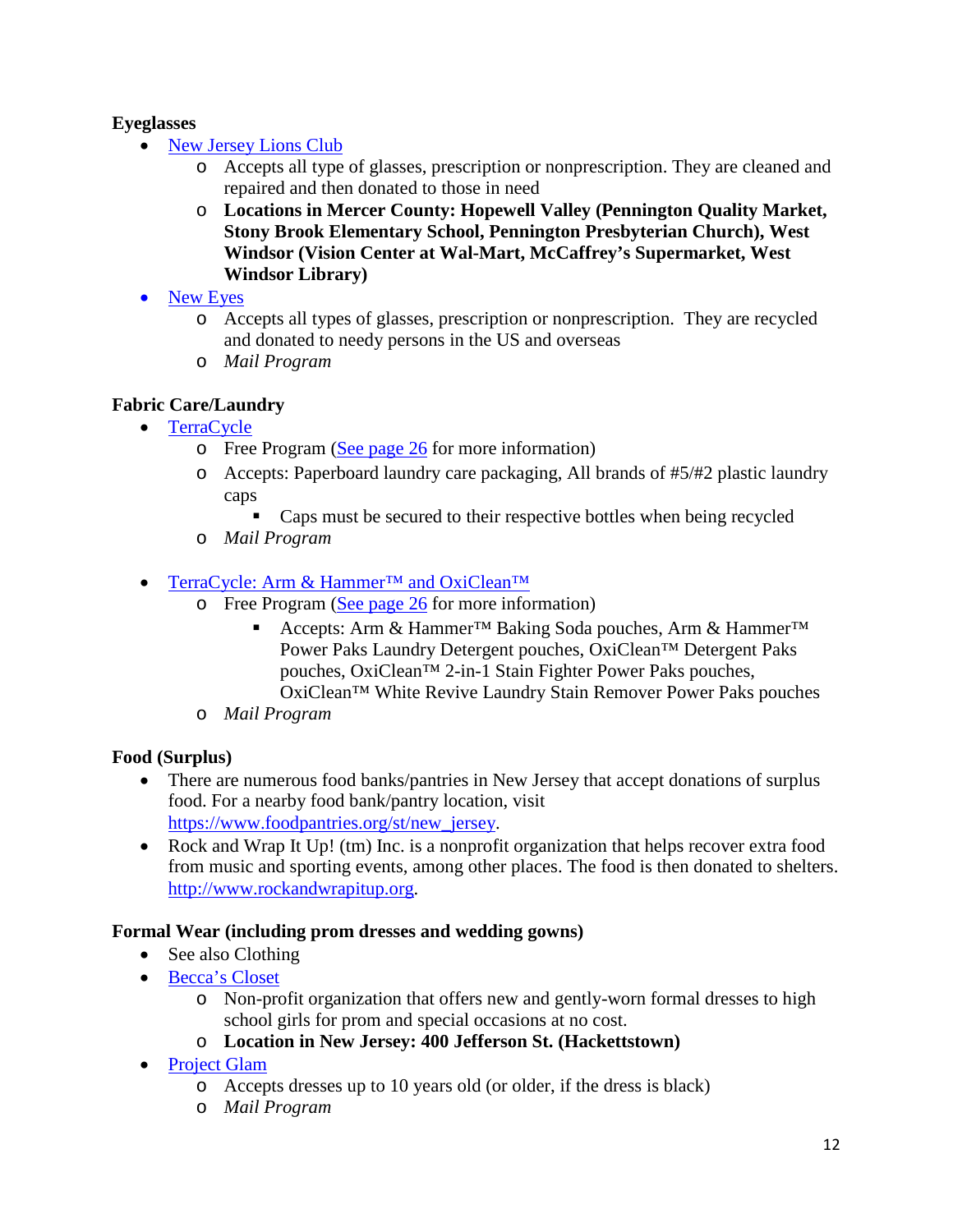- [Angel Gown Program](https://www.nicuhelpinghands.org/programs/angel-gown-program/wedding-gown-donation-faq/)
	- o The Angel Gown® Program provides comfort for bereaved families through the gift of a beautiful custom made gown for final photos and for burial services.
	- o *Mail Program*
- [Brides Across America](https://www.bridesacrossamerica.com/giving/give-a-dress)
	- o Supports military brides
- [Brides Against Breast Cancer](https://www.bridesagainstbreastcancer.org/)

#### **Furniture**

- [HomeFront](https://www.homefrontnj.org/)
	- o HomeFront's mission is to end homelessness in Central New Jersey by harnessing the caring, resources and expertise of the community. Furnish the Future helps over 500 families a year.
		- Accepts: bunkbeds (have frames and small parts tapped and bagged), Dressers (small and medium sized), small sofas, love-seats, dinette tables and chairs, end tables and coffee tables, and bookcases
	- o **Locations: 1880 Princeton Ave., Lawrenceville, NJ 08648**
	- o See also [www.FurnitureBanks.org](http://www.furniturebanks.org/)
- [Habitat for Humanity](https://www.habitat.org/restores/donate-goods)
	- o Habitat ReStores are independently owned reuse stores operated by local Habitat for Humanity organizations that accept donations and sell home improvement items to the public at a fraction of the retail price to support their mission.
	- o Donate: Furniture, Click for a [decision flowchart](https://www.habitat.org/stories/should-i-donate-habitat-restore) to help determine if your material is acceptable.
	- o **Location closest to Mercer County: Langhorne ReStore of Bucks County HFH (1337 E. Lincoln Highway, Langhorne, PA 19056)**

#### **Gardening Equipment**

- [Lowe's](https://newsroom.lowes.com/fresh-thinking/lowes-recycle-responsibly-wishcycling/)
	- o Planting: Turn in plant pots, trays and tags at any Lowe's
	- o Containers for CFL bulbs and rechargeable batteries
	- o **Locations in Mercer County: Hamilton Marketplace; Route 1 North, West Windsor**

#### **Greeting Cards**

- [Saint Jude's](https://stjudesranch.org/recycled-card-program/) Children's Hospital
	- o Take the used donated cards and make them into new ones; they are then resold. Money is used to support the mission of Saint Jude's
	- o Cannot Accept: Hallmark, American Greetings or Disney Cards
	- o *Mail Program*

#### **Hearing Aids**

- [Starkey Hearing Foundation](https://www.starkeyhearingfoundation.org/Hearing-Aid-Recycling)
	- o Donate old hearing aids in any type of condition

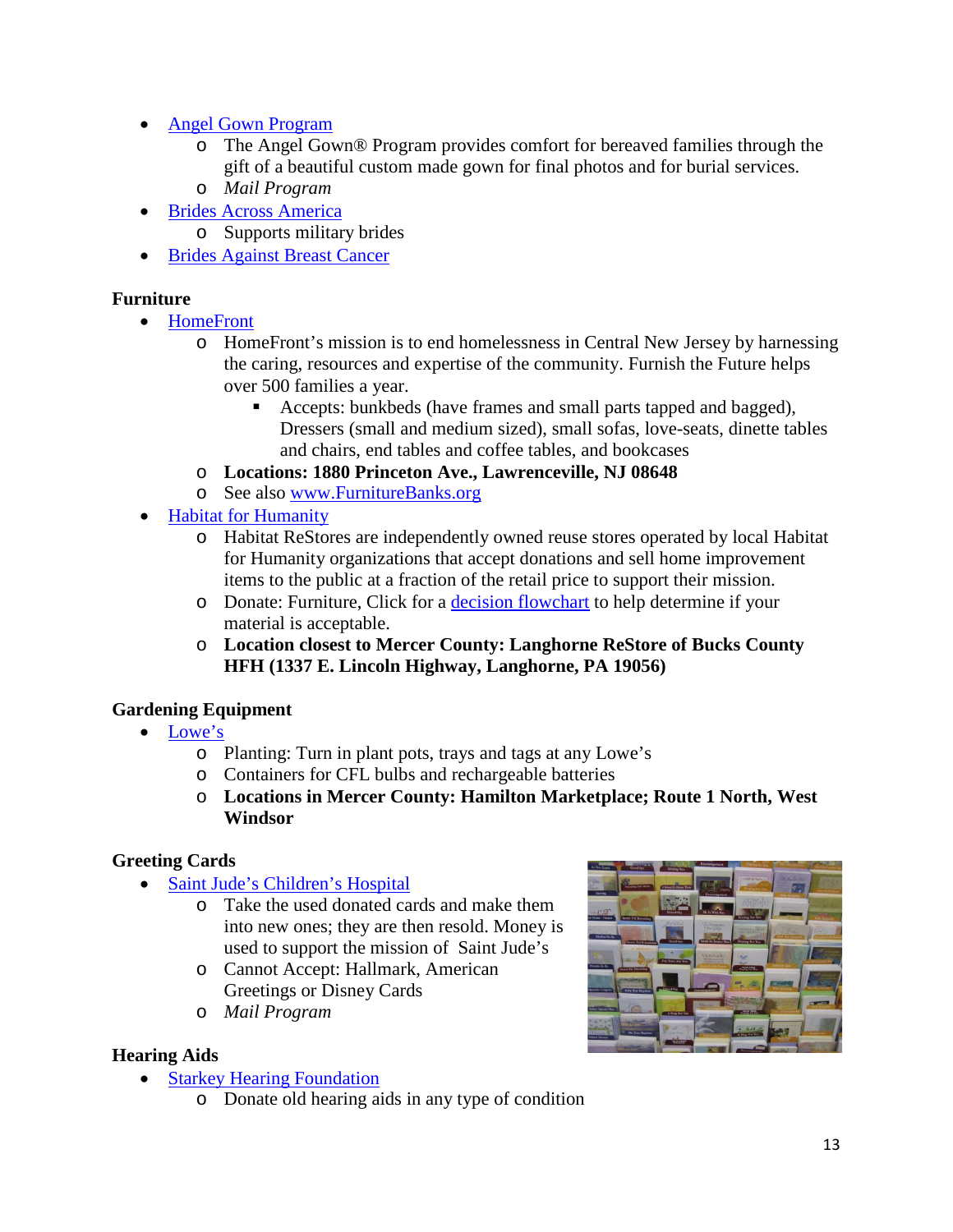- o Donation is tax deductible
- o *Mail Program*

#### **Holiday Lights**

- [Holiday LEDs](https://www.holidayleds.com/christmas-light-recycling-program.aspx)
	- o Send in your old Holiday Lights and receive 20% off next purchase
	- o *Mail Program*

#### **Home Appliances**

- [Habitat for Humanity](https://www.habitat.org/restores/donate-goods)
	- o Habitat ReStores are independently owned reuse stores operated by local Habitat for Humanity organizations that accept donations and sell home improvement items to the public at a fraction of the retail price to support their mission.
	- o Donate: Home appliances. Click for a [decision flowchart](https://www.habitat.org/stories/should-i-donate-habitat-restore) to help determine if your material is acceptable.
	- o **Location closest to Mercer County: Langhorne ReStore of Bucks County HFH (1337 E. Lincoln Highway, Langhorne, PA 19056)**



• [HomeFront](https://www.homefrontnj.org/)

o HomeFront's mission is to end homelessness in Central New Jersey by harnessing the caring, resources and expertise of the community. Furnish the Future helps over 500 families a year.

■ Accepts: Kitchenware (like dishes, pots, pans, etc.) and small appliances

### o **Locations: 1880 Princeton Ave., Lawrenceville,**

**NJ 08648**

• Hopewell – [Public Works](https://www.hopewelltwp.org/173/Public-Works)

o [See page](#page-22-1) 22 for more information.

- [Pennington Borough –](https://www.penningtonboro.org/notices/2019-Trash-Recycling-Info.pdf) Sticker Program
	- o [See page](#page-23-2) 23 for more information.

### **Ink/Toner Cartridges**

- [Best Buy](https://www.bestbuy.com/site/services/recycling/pcmcat149900050025.c?id=pcmcat149900050025)
	- o Ink and Toner: For every cartridge brought in receive \$2 on next ink purchase of \$40 or more/toner purchase of \$100 or more (up to \$10 to be received)
	- o **Locations in Mercer County: Nassau Park Pavilion, West Windsor**
- Mercer County Improvement Authority [Household Hazardous Waste & Electronics](http://www.mcianj.org/HHW)
	- o [See page 21](#page-21-0) for more information
- [Princeton Farmers Market](https://www.princetonfarmersmarket.com/)
	- o [See page 23](#page-23-1) for more information
- **[Staples](https://www.staples.com/sbd/cre/marketing/sustainability-center/recycling-services/)** 
	- o Recycles rechargeable batteries, old tech, and ink/toner for free
	- o **Locations in Mercer County: Hamilton Marketplace; Lawrence Shopping Center; Shops at Windsor Green (West Windsor); Route 130 South, East Windsor**
- **[Target](https://targettrade-in.com/online/home/index.rails)**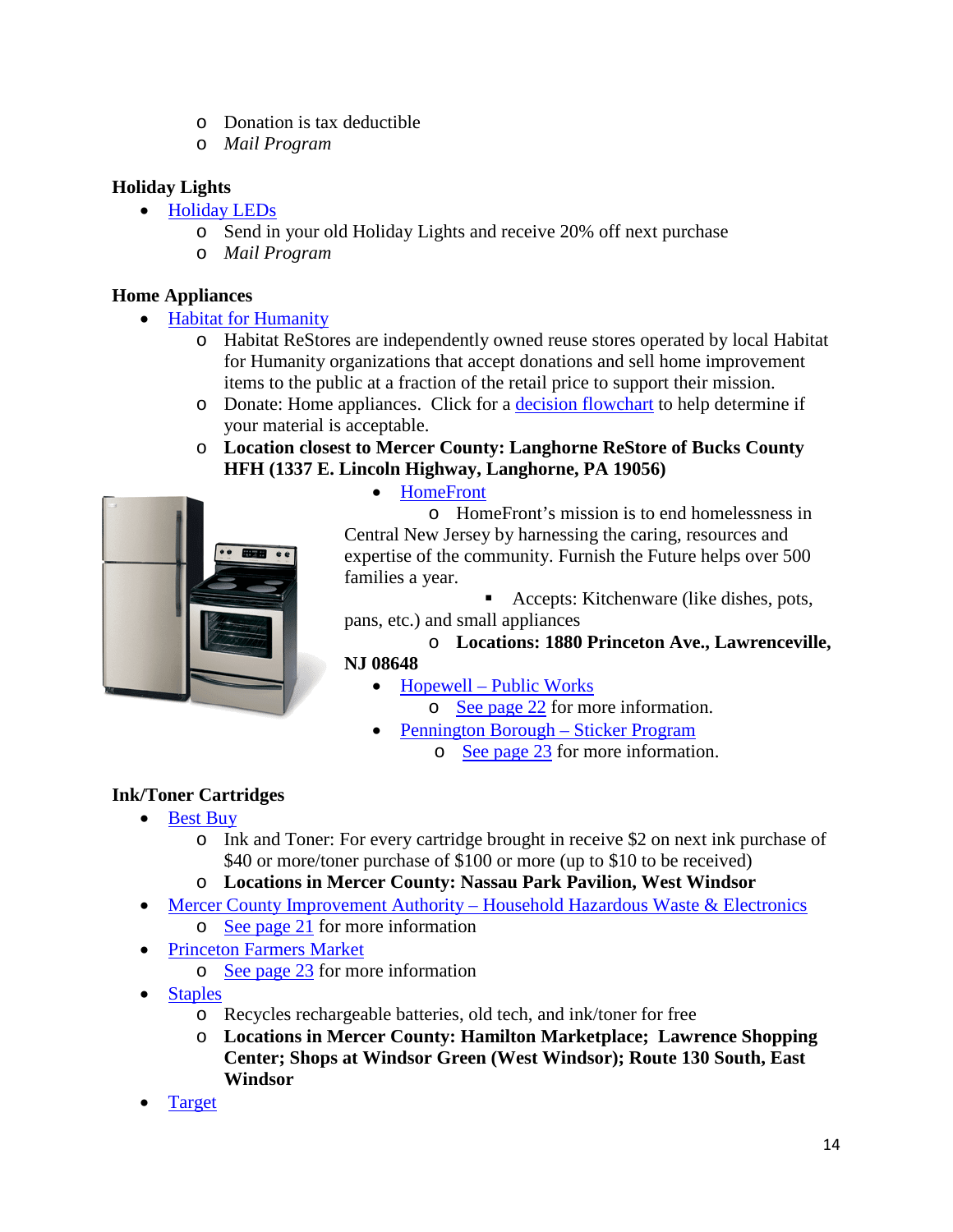- o In stores they have kiosks for MP3 players, cellphones and ink cartridges
- o **Locations in Mercer County: Nassau Park Pavilion, West Windsor; East Windsor Village**

#### **Linens**

- [HomeFront](https://www.homefrontnj.org/)
	- o HomeFront's mission is to end homelessness in Central New Jersey by harnessing the caring, resources and expertise of the community. Furnish the Future helps over 500 families a year.
		- Accepts: bed sheets (twin, full and queen size) and towels without holes or stains
	- o **Location: 1880 Princeton Ave., Lawrenceville, NJ 08648**
- Animal Shelters generally accept sheets, quilts, duvets and towels
	- o **Locations in Mercer County: EASEL Animal Rescue, Ewing; Hamilton Township Animal Shelter; Trenton Animal Shelter;**

#### **Mattresses**

- [CJP Group](http://cjpgroup.net/)
	- o Call to arrange for mattress pick up; it is then used to make housing insulation
	- o \$10 per piece when dropped off
	- o *Call for more information (732-620-9787)*
- [HomeFront](https://www.homefrontnj.org/)
	- o HomeFront's mission is to end homelessness in Central New Jersey by harnessing the caring, resources and expertise of the community. Furnish the Future helps over 500 families a year.
		- Accepts: Queen, full and twin size mattresses with box springs and frames in good condition (without holes or stains)
	- o **Location: 1880 Princeton Ave., Lawrenceville, NJ 08648**



#### **Medical Equipment**

- [Back In Action](http://backinaction.drnj.org/faq.php#Q9)
	- o Can post different medical equipment to either donate or sell all throughout New **Jersey**
	- o **Locations: Depends on who needs the product**
- [Goodwill HomeMedical](http://www.goodwillhomemedical.org/)
	- o Donation service; medical equipment will be donated to someone who needs it
	- o Is tax deductible
	- o **Location in New Jersey: 300 Benigno Blvd., Bellmawr**
- [Princeton Farmers Market](https://www.princetonfarmersmarket.com/)
	- o Accepts pill bottles
	- o [See page](#page-23-1) 23 for more information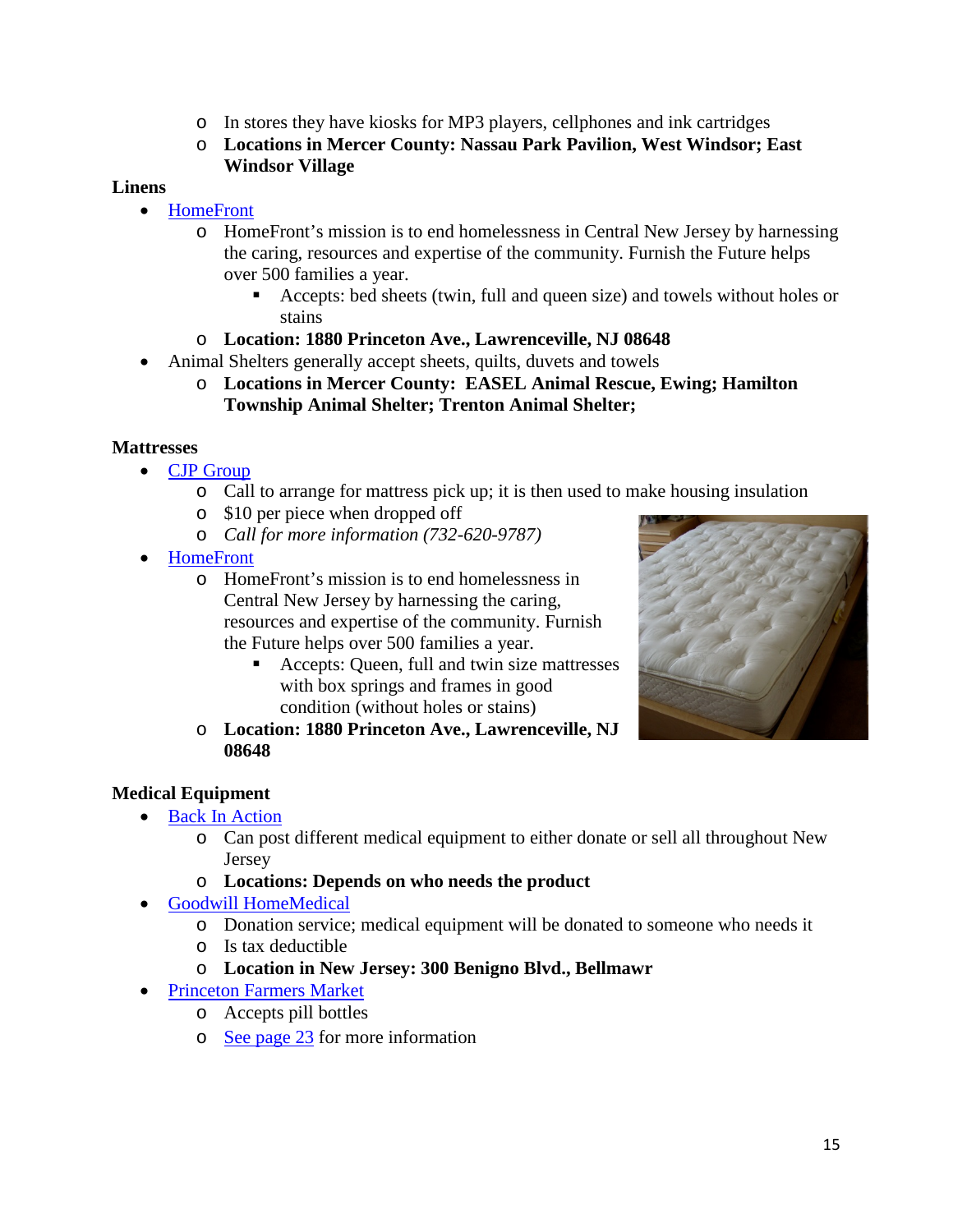#### **Packing Materials**

- [UPS](https://www.ups.com/us/en/help-center/sri/eco-responsible-upsstore-loc.page)
	- o Accepts clean packing peanuts and bubble wrap to reuse or recycle
	- o **Locations in Mercer County: Southfield Shopping Center, Princeton Shopping Center, Hopewell Crossing Shopping Center, Hamilton Marketplace, Lawrence Shopping Center, 174 Nassau St., Princeton**
- [Princeton Farmers Market](https://www.princetonfarmersmarket.com/)
	- o [See page](#page-23-1) 23 for more information

#### **Performance Nutrition**

- [TerraCycle:](https://www.terracycle.com/en-US/brigades/performance-nutrition-brigade) GU Energy Lab
	- o Free Program [\(See page 26](#page-26-0) for more information)
		- Accepts: Energy chew packets, Energy gel packets, Hydration drink mix stick packs, Recovery drink mix & GU Roctane Energy Drink Mix pouches, Energy Stroopwafel wrappers
	- o *Mail Program*

#### **Plastic Bags (Grocery, Produce, Snack, etc)**

- [Wrap Recycling Action Program](https://www.plasticfilmrecycling.org/)
	- o Various stores have collection bins for plastic bags
	- o **Locations in Mercer County: East Windsor (Kohl's, Target, Wal-Mart), Hamilton (Kohl's, Wal-Mart), Lawrence (Acme, JCPenny), Pennington (ShopRite), Princeton (McCaffrey's, Whole Earth Center), Trenton (Acme), West Windsor**



**(Lowe's, McCaffrey's, Target, Wal-Mart, Wegmans, Whole Foods Market)** 

 $\Omega$ 

- **Plastic #5**
	- [Preserve Gimme5](https://www.preserve.eco/pages/gimme5-overview)
		- o Preserve sorts, washes, melts, pelletizes and tests recycled plastic into raw materials to create beautiful, new Preserve products.
		- o **Location in Mercer County: Whole Foods, West Windsor**

#### **Plastic #6**

- [TerraCycle](https://www.terracycle.com/en-US/brigades/solo-r-cup-brigade-r)
	- o Free Program [\(See page 26](#page-26-0) for more information)
		- Accepts: #6 rigid plastic cups (such as Solo cups)
	- o *Mail Program*

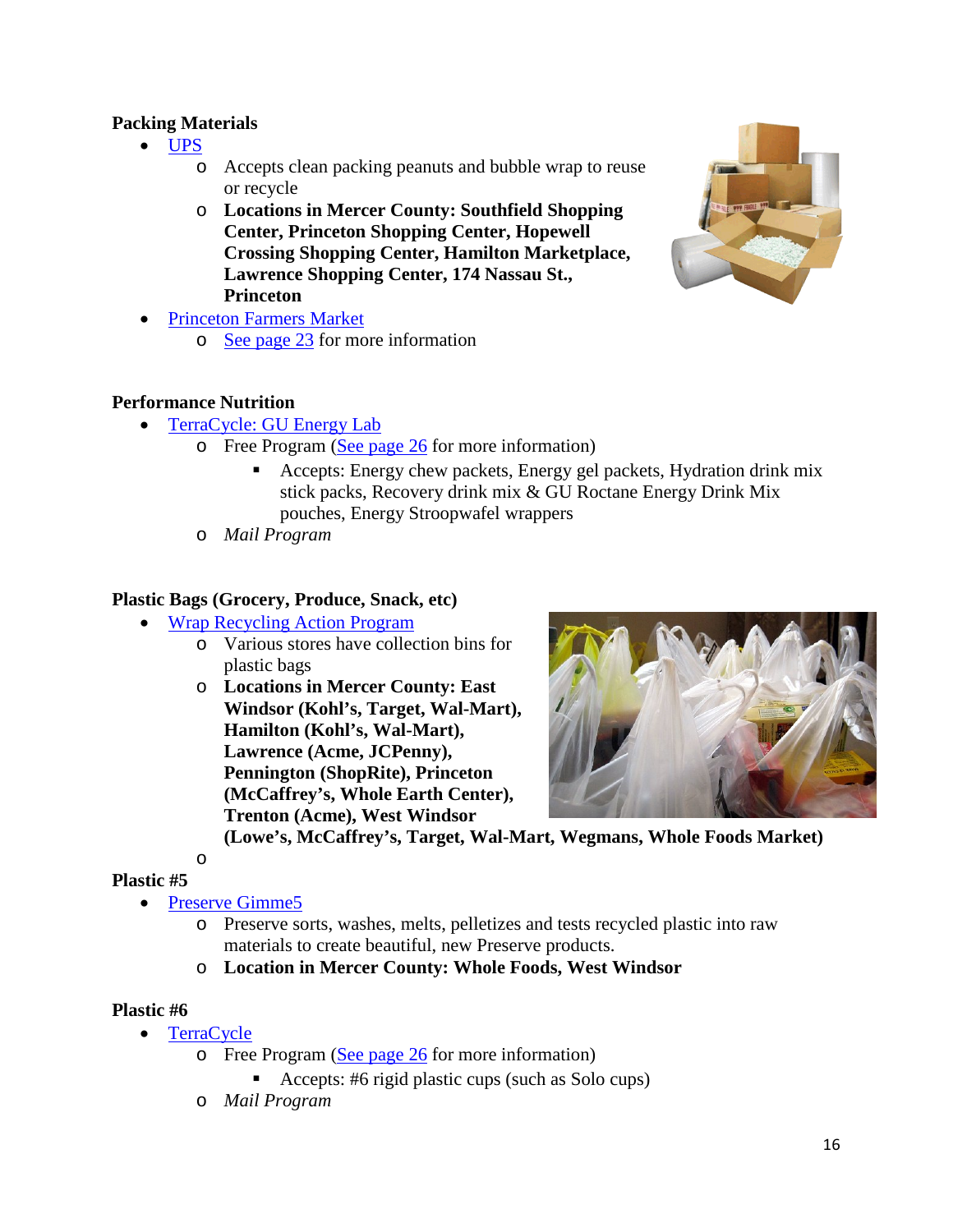#### **Prescription Drugs**

- [New Jersey Medical Drop-Off](https://www.njconsumeraffairs.gov/meddrop/Pages/Locations.aspx#Mercer)
	- o Consumers from anywhere in New Jersey can visit the boxes seven days a week to drop off unneeded and expired medications - and keep them away from those at risk of abusing them.
	- o Cannot accept syringes or liquid medication
	- o **Locations: police headquarters in each town**
- [Princeton Farmers Market](https://www.princetonfarmersmarket.com/)
	- o Recycling tent is located at the market once a month so consumers can drop off uncommon recycling goods
	- o Accepts clean and empty pill bottles minus the labels (often Plastic #5 see above)
	- o **Open Thursdays from May to November between 10 a.m. and 3 p.m.**

#### **Razors**

- [TerraCycle: Gillette](https://www.terracycle.com/en-US/brigades/gillette)
	- $\circ$  Free Program [\(See page 26](#page-26-0) for more information)
		- Accepts: All brands of blades and razors (systems and disposable units, and replaceable-blade cartridge units), rigid plastic packaging, and flexible plastic bag packaging
	- o *Mail Program*

#### **Shoes**

- [Crocs](https://www.crocs.com/crocs-inc-and-soles4souls/)
	- o Send in your gently used crocs and they will be given to someone in need
	- o *Mail Program*
- [Nike](https://www.nike.com/help/a/recycle-shoes)
	- o Return any brand of athletic shoes to Nike; will reuse the materials in the shoes to make Nike Grind
	- o **Locations in New Jersey: Jackson Premium Outlets, The Outlets at Bergen Town Center, The Mills at Jersey Gardens, Gloucester Premium Outlets, Jersey Shore Premium Outlets, Tanger Outlets in Atlantic City, Newark**
- [Levi Strauss & Co](https://www.levistrauss.com/2015/07/21/clothing-recycling-us-expansion/)
	- o One can bring any brand of clothes and shoes to a Levi Strauss store and receive 20% off a single item
	- o Clothing and shoes are either re-worn, repurposed or recycled
	- o **Location in New Jersey: Jackson Premium Outlets, Jersey Shore Premium Outlets, Gloucester Premium Outlets, The Mills of Jersey Gardens, Tanger Outlets in Atlantic City**
- [The North Face](https://www.thenorthface.com/about-us/responsibility/product/clothes-the-loop.html)
	- o One can bring any brand of clothes and shoes to a North Face store and receive a \$10 voucher toward the next \$100-or-more purchase
	- o Clothing and shoes are sent to their non-profit (Shoes4Souls) whose mission is to create sustainable jobs and provide relief through the distribution of the donated clothes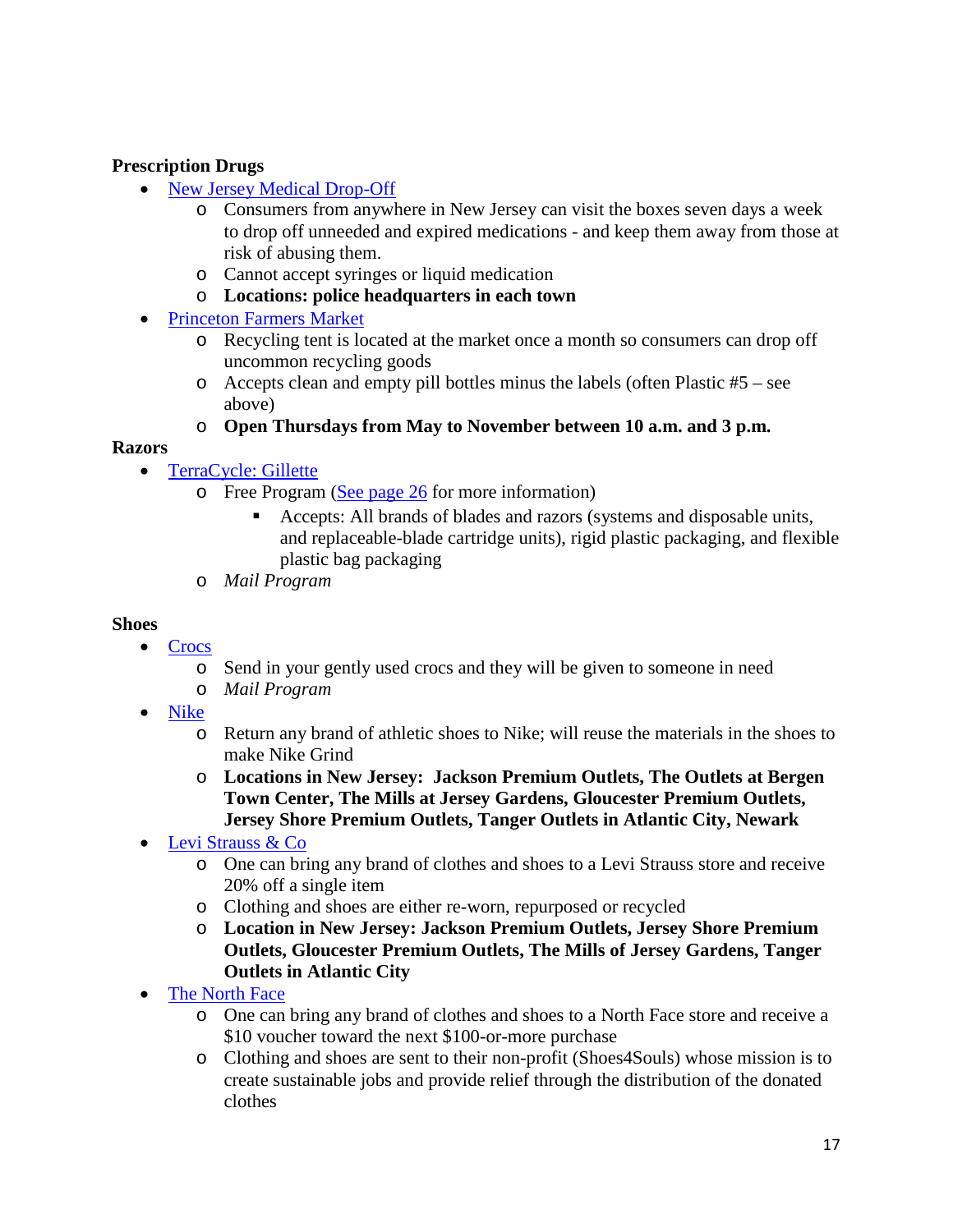#### o **Locations in New Jersey: Cherry Hill Mall, Westfield Garden State Plaza**

#### **Snack Bag**

- [TerraCycle](https://www.terracycle.com/en-US/brigades/haincelestial)
	- o Free Program [\(See page 26](#page-26-0) for more information)
		- Accepts: family-size snack bags, individual snack bags and multipack snack bags
	- o *Mail Program*
- [TerraCycle: Entenmann's](https://www.terracycle.com/en-US/brigades/entenmanns-little-bites-pouch-brigade)
	- o Free Program [\(See page 26](#page-26-0) for more information)
		- Accepts: Entenmann's Little Bites and Little Bites minis wrappers
	- o *Mail Program*
- [TerraCycle: Late July](https://www.terracycle.com/en-US/brigades/latejulysnacks)
	- o Free Program [\(See page 26](#page-26-0) for more information)
		- Accepts: Late July product bags
	- o *Mail Program*
- [TerraCycle: Calbee](https://www.terracycle.com/en-US/brigades/calbee)
	- o Free Program [\(See page 26](#page-26-0) for more information)
		- Accepts: all Calbee flexible packaging
	- o *Mail Program*

#### **Sports Equipment**

- [USA Soccer Federation](https://ussoccerfoundation.org/programs/passback)
	- o Collects gently used soccer equipment and redistributes it throughout the United **States**
	- o Responsible for shipping/delivery cost
	- o *Mail Program*
- [Pitch in for Baseball](https://pifb.org/how-to-help/donate-equipment/)
	- o About 60% of the equipment PIFB has available to give to groups in need comes from the amazing efforts of the volunteers (mostly kids) who collect gear on our behalf all around the US and Canada each year.
	- o Equipment most needed are: baseballs, gloves (RH/LH) 11" or larger, BBCOR and USA Baseball standard bats, catcher's gear
	- o *Mail Program*
- **[Rebounce](https://rebounces.com/about-us/recycle-tennis-balls/)** 
	- o Tennis balls that have bounced their last on the court will now leave a legacy for the bounce of future generations of tennis balls as they can now be ground up and incorporated as a component in tennis court construction and resurfacing.
	- o Will provide the shipping label and accepts any amount of tennis balls
	- o *Mail Program*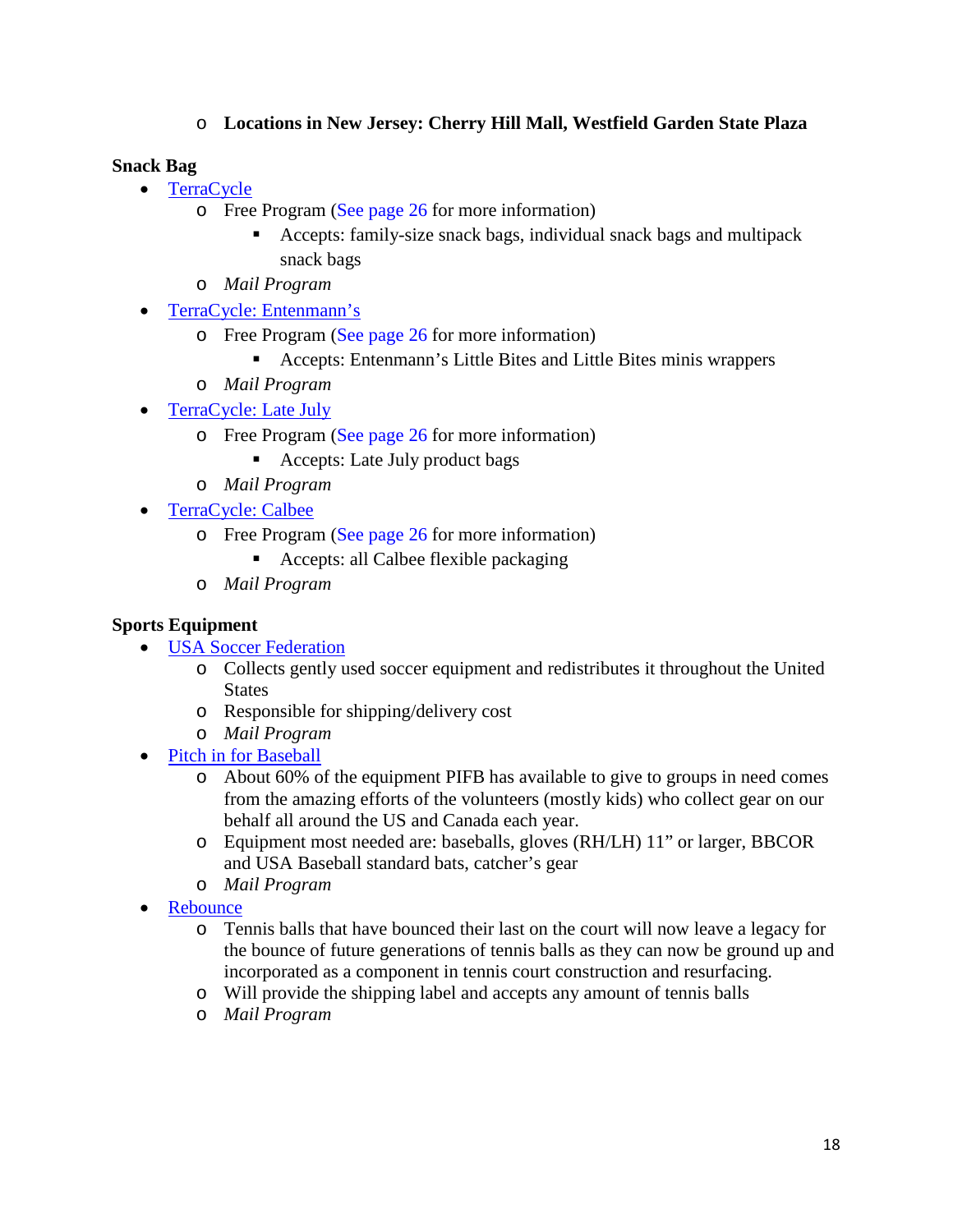#### **Squeeze Pouches**

- [TerraCycle:](https://www.terracycle.com/en-US/brigades/gogo-squeeztm-brigade) GoGo Squeez
	- o Free Program [\(See page 26](#page-26-0) for more information)
		- Accepts: Healthy snack plastic pouches and caps
	- o *Mail Program*

#### **Televisions**

- [Best Buy](https://www.bestbuy.com/site/services/recycling/pcmcat149900050025.c?id=pcmcat149900050025)
	- o Recycles a wide range of electronic equipment
	- o If recycler does not wish to bring in large appliances into store (TVs, dishwashers, dryers, etc.) Best Buy will remove the item for a fee when delivering a new product
	- o **Locations in New Jersey: Nassau Park Pavilion, West Windsor**
- Hopewell [Public Works](https://www.hopewelltwp.org/173/Public-Works)
	- o [See page](#page-22-1) 22 for more information
- Mercer County Improvement Authority [Household Hazardous Waste & Electronics](http://www.mcianj.org/HHW)
	- o [See page](#page-21-0) 21 for more information
- [Monmouth Recycling](http://www.computerreclamation.com/)
	- o Older televisions (not flat screens) are accepted at 50 cents a pound; all others are accepted for free
	- o **Location in New Jersey: 3250 Shafto Road, Tinton Falls**
- [Pennington Borough –](https://www.penningtonboro.org/notices/2019-Trash-Recycling-Info.pdf) Sticker Program
	- o [See page 23](#page-23-2) for more information
- [Staples](https://www.staples.com/sbd/cre/marketing/sustainability-center/recycling-services/)
	- o Tech Trade-In: Will get Staples-cash for wanted devices/unwanted will be recycled
	- o **Locations in Mercer County: Hamilton Marketplace; Lawrence Shopping Center; Shops at Windsor Green (West Windsor); Route 130 South, East Windsor**

### **Toys**

- [TerraCycle:](https://www.terracycle.com/en-US/brigades/lol-surprise) Lol Surprise
	- o Free Program [\(See page 26](#page-26-0) for more information)
		- Accepts: All L.O.L Surprise! ™ packaging, accessories and products.
	- o *Mail Program*
- [TerraCycle:](https://www.terracycle.com/en-US/brigades/hasbro) Hasbro Toys
	- o Free Program [\(See page 26](#page-26-0) for more information)
		- Accepts: All Hasbro toys and games. For a full list, [click here.](https://s3.amazonaws.com/tc-global-prod/download_resources/us/downloads/3667/Hasbro_Toy_list_04032018_Final.pdf)
		- Does not accept: batteries, juvenile products (playpens, car seats, high chairs, swings, bouncy seats, etc.), ride-on products (bicycles, tricycles, scooters, skateboards, etc.)
	- o *Mail Program*

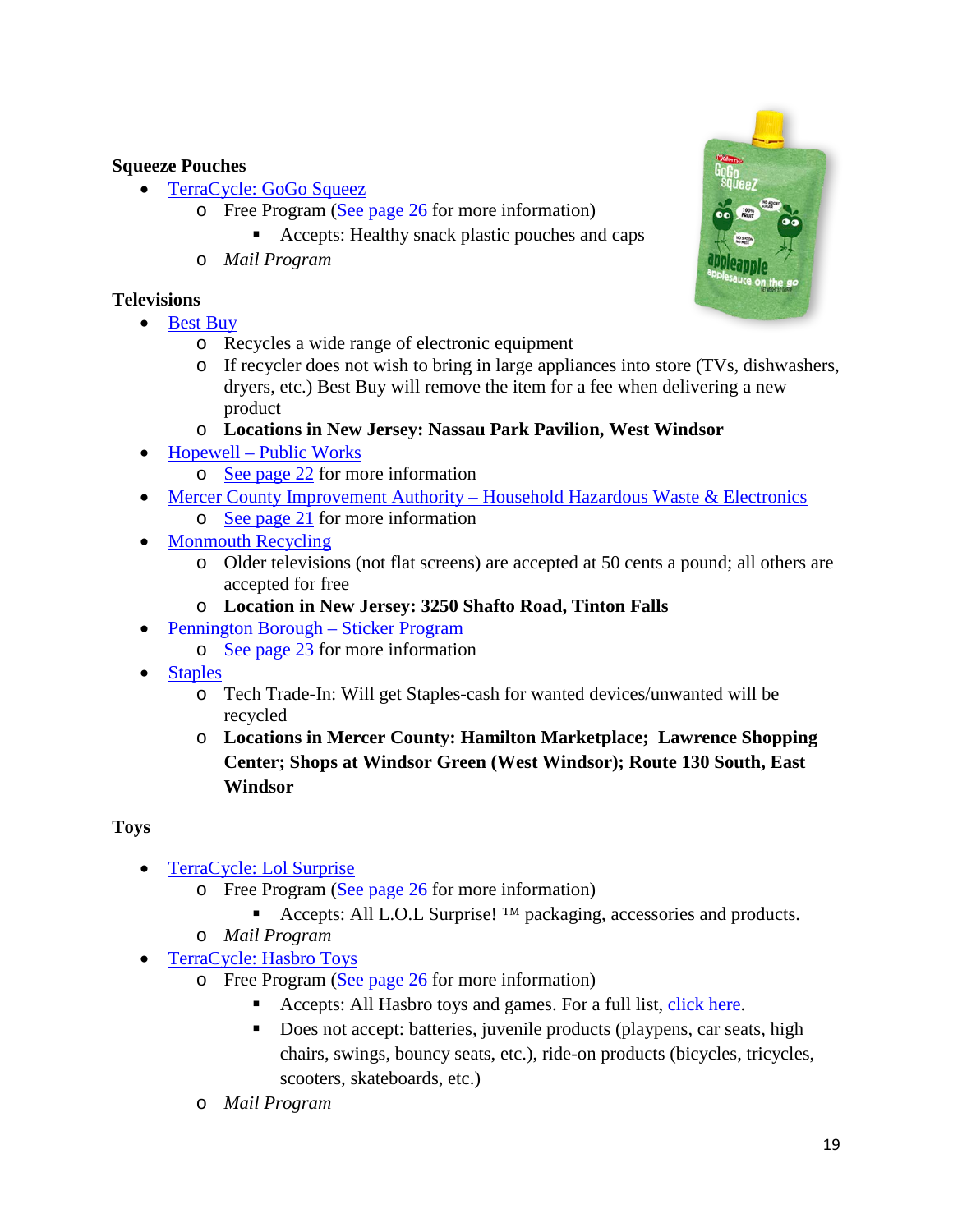- [Second Chance Toys,](http://www.secondchancetoys.org/)
	- o Putting clean plastic toys in the hands of disadvantaged children
	- o **Location closest to Mercer County: Montgomery Township Recycling, 12 Harlingen Road, Belle Mead, NJ 08502 (limited drop-off hours)**

#### **VHS Tapes**

- [Monmouth Recycling](http://www.computerreclamation.com/)
	- o Accepts VHS tapes/cassettes to be recycled at 50 cents a pound
	- o **Location in New Jersey: 3250 Shafto Road, Tinton Falls**

### **Wine Corks (natural, not synthetic)**

- [Princeton Farmers Market](https://www.princetonfarmersmarket.com/)
	- o [See page](#page-23-1) 23 for more information
- [Whole Foods](http://www.wholefoodsmarket.com/)
	- o Cork donation box
	- o **Locations: Windsor Green Shopping Center**
- [Recork](https://recork.com/us/en/faq)
	- o Must be a package of 15 pounds (1,500 corks) or heavier for corks to be accepted
	- o *Mail Program*

### **Wire Clothes Hangers**

- 
- Most dry cleaners will accept donations of wire hangers with the paper, plastic, foam and cardboard removed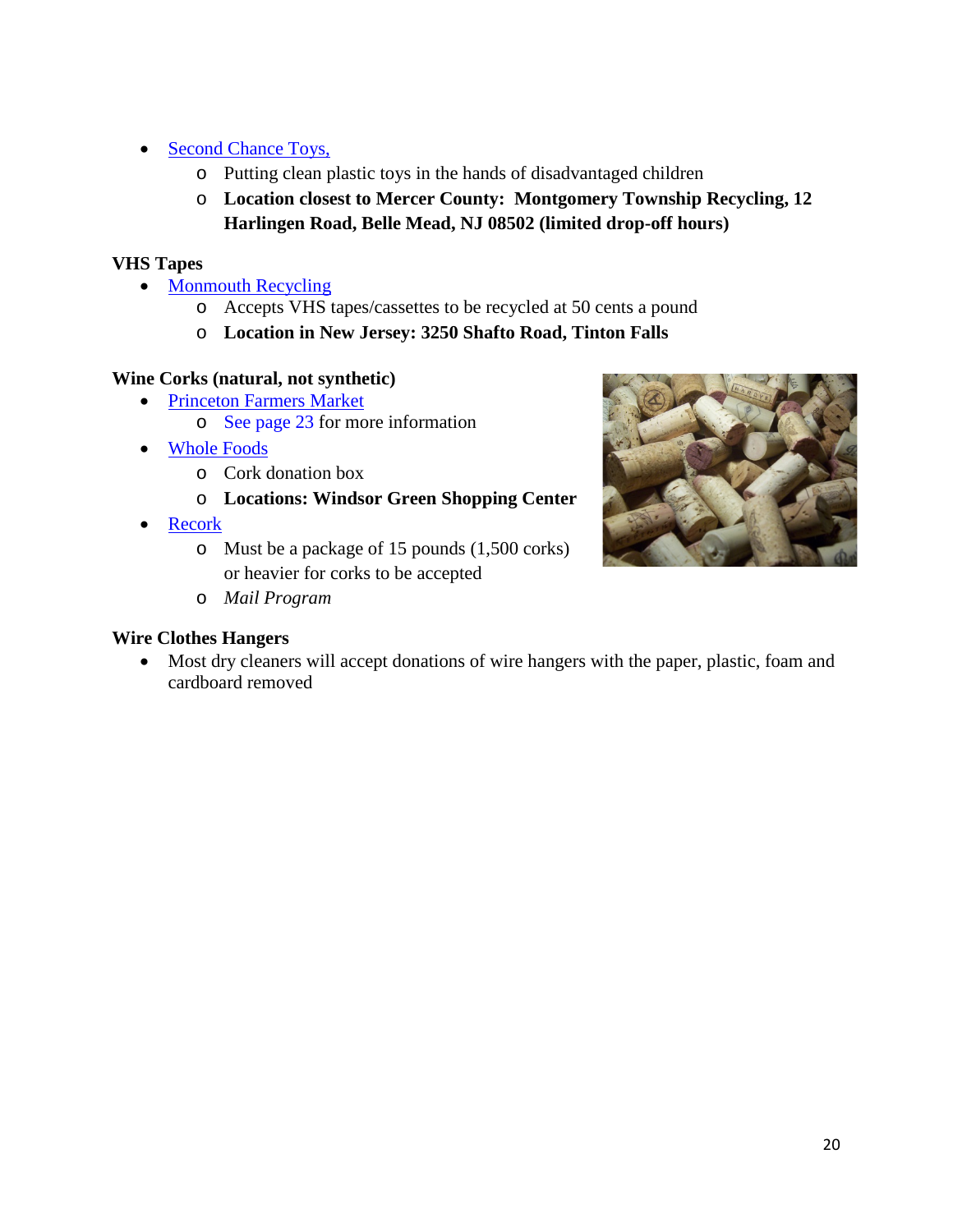## <span id="page-21-0"></span>County, Municipal and Local Programs

Mercer County Improvement Authority – [Household Hazardous Waste & Electronics](http://www.mcianj.org/HHW)

- Items Accepted:
	- o Electronics: computers, laptops, mainframes/servers, cables/wiring, copiers, fax machines, monitors, keyboards, mice, stereo/video equipment, cell phones, telephones, toner cartridges, typewriters, printers, scanners, controllers, lab/test equipment, computer speakers, televisions, laptop batteries, APC/UPS
	- o Hazardous Waste: aerosol cans, used motor oil, lead/acid batteries, kerosene, propane gas tanks, pesticides/herbicides, fertilizer, car batteries, rechargeable batteries, paint thinner, oil-based paint, stains/varnishes, gasoline, anti-freeze, driveway sealer, insect repellant, mercury, fluorescent/Halogen/CFL bulbs, fire extinguishers, surge plugs, car flares
- Not Accepted:
	- o Electronics: household appliances, refrigerators, freezers, air-conditioning units, dehumidifiers, smoke detectors, carbon monoxide detectors, washing machines, dryers, dishwashers
	- o Hazardous Waste: latex/acrylic paint, heating oil, infectious waste, radioactive material, explosives/munitions, railroad ties, asbestos, tires, wood, fencing, air conditioners, helium/oxygen tanks, humidifiers, dehumidifiers, unknowns, solar lights, wheelchair batteries, kerosene heaters

#### [East Windsor Recycling](https://www.east-windsor.nj.us/recycling-1)

- Electronics Recycling: Residents can drop off electronic recycling, Monday through Friday, from 7 a.m. to 3 p.m., excluding holidays, at the Township Public Works facility located at the corner of Ward Street and Etra Road. For questions on a specific item not listed, contact Public Works at 609-443-4000, ext. 215 or by email at [dpw@east](mailto:dpw@east-windsor.nj.us)[windsor.nj.us.](mailto:dpw@east-windsor.nj.us)
- White Goods Recycling: White goods curbside pickup is performed on the third Wednesday of each month for the entire Garbage District. White goods materials consist of stoves, refrigerators, clothes washers, clothes dryers, dishwashers, hot water heaters, other metal-jacketed appliances and steel.
- Cellular Phone Recycling: Cell phones can be dropped off at the Municipal Building, located at 16 Lanning Blvd., East Windsor, and the East Windsor Police/Court Building located at One Mile Road, East Windsor. Any questions, call Public Works at 609-443- 4000, ext. 215.
- Other Recycling Services: Residents may drop off the following items at the Public Works facility on Ward Street, Monday through Friday between 7 a.m. and 3 p.m.
	- o Computers, televisions, and all other electronics
	- o Car batteries
	- o Standard-size automobile tires, without rims. No commercial tires are accepted. Dealers, garages or other businesses may not drop off tires at this site.
	- o White Goods drop-off is available for residents who do not wish to wait for the third Wednesday of the month for white goods collection. White goods drop-off is also available to any township resident who is not within the garbage district.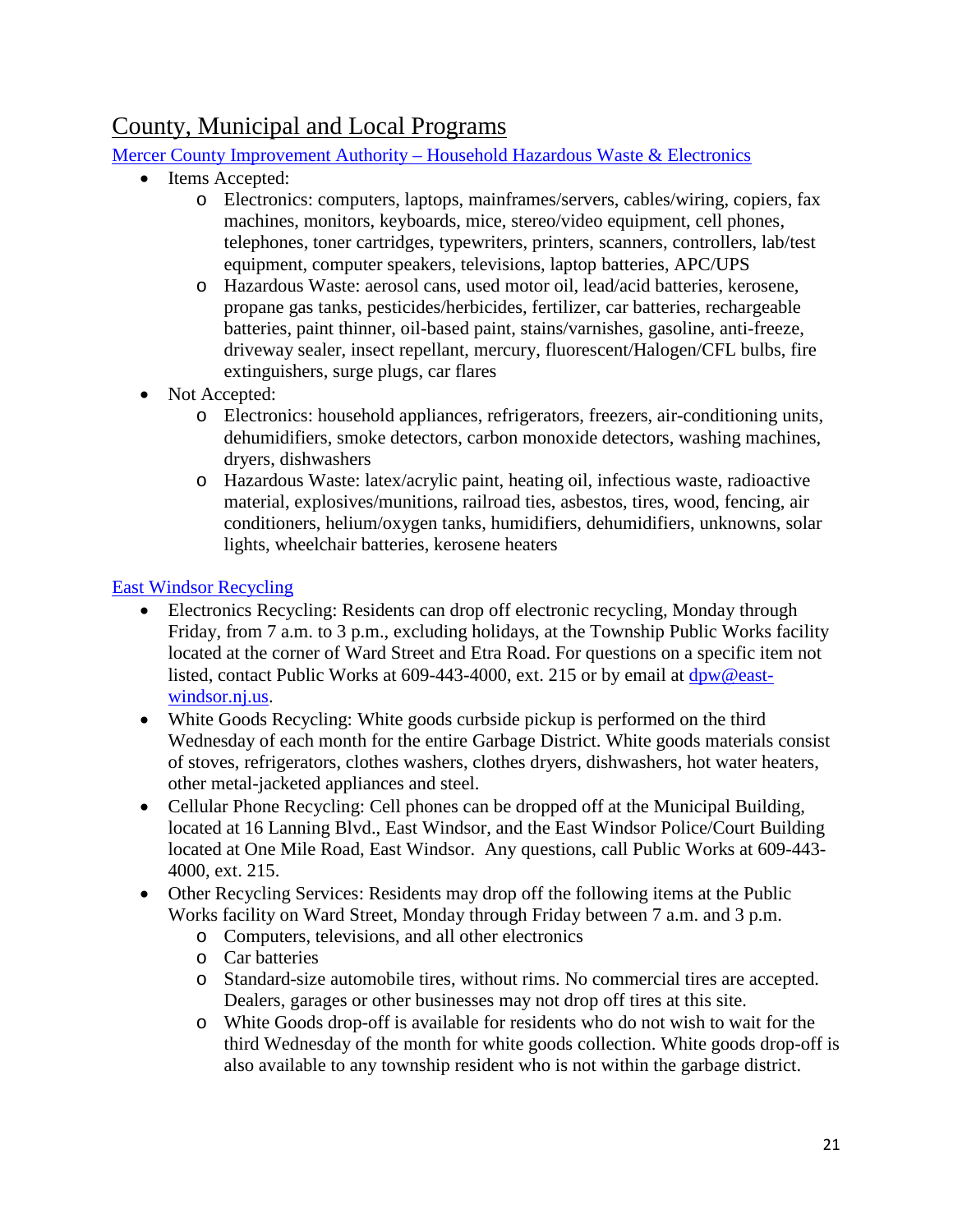#### [Ewing Bulk Waste](https://www.ewingnj.org/brush-and-bulk-waste)

• Each Ewing address is entitled to 12 NO FEE bulk waste drop-off visits to the Convenience Center on 136 Scotch Road per year as of March 1, 2019.

#### <span id="page-22-0"></span>[Hamilton Ecological Facility \(open only to Hamilton residents\)](http://www.hamiltonnj.com/content/228309/231180/default.aspx)

- Items Accepted Without Fee:
	- o Televisions, leaves, unpainted/untreated wood, junk/office mail, tires (rims removed, no commercial tires), auto batteries, motor oil, cell phones, DVD/VCR players, computer equipment, brush, newspapers, cardboard, grass clippings (no commercial), metal items, concrete/cinder blocks/bricks
- Items Accepted With Fee:
	- o Commercial vehicles

#### [Hightstown Borough](https://www.hightstownborough.com/public-works/) – Public Works

• Bulk items are collected the last Monday of each month by appointment only. All inquiries and/or to schedule a pickup, contact Public Works at 609-490-5115.

#### [Hopewell Borough –](https://www.hopewellboro-nj.us/departments/public-works/) Public Works

- Car Batteries: Public Works Department will pick up old car and lawn equipment batteries, by appointment only.
- Bulk Trash & Electronics: Except for the traditional one-day-only town-wide bulk pickup day announced each year (typically in June – and not guaranteed – scheduled each spring based on funding availability), the Borough DOES NOT collect bulk trash items as part of the municipal waste collection contract.

#### <span id="page-22-1"></span>Hopewell Township – [Public Works](https://www.hopewelltwp.org/173/Public-Works)

- Electronic Recycling
	- o Camera equipment, central processing units, circuit boards, copiers, electric wire, fax machines, keyboards, laptops/peripherals, microwave ovens, mouse, networking equipment, phones, printers, scanners, stereo equipment, televisions, VCRs
- Curbside Collections of Freon Appliances
	- o \$25 fee per appliance
- Curbside Collection of Tires
	- o \$3 per tire smaller than 16 inches and \$10 per tire larger than

#### Lawrence Township – [Curbside Organic Waste](http://www.lawrencetwp.com/pw-organicwaste.html)

Cost of \$38.50 per month, residents receive a 32-gallon recycle cart where they can put all organic waste (items made through grown materials) to be delivered to local farms for composting

o Items Accepted: Raw food, scraps, cooked food, meat, bones, paper towels, pizza boxes, fruit and vegetable peels, litter box material, coffee grounds, tea bags, fish, egg shells, egg cartons (non-Styrofoam), waxed cardboard, oils, fats, butters, brown paper bags, paper take-out containers, newspapers, office paper, fruit and nuts, breads, pasta, grains, liquids and sauces, houseplants and flower bouquets, dairy products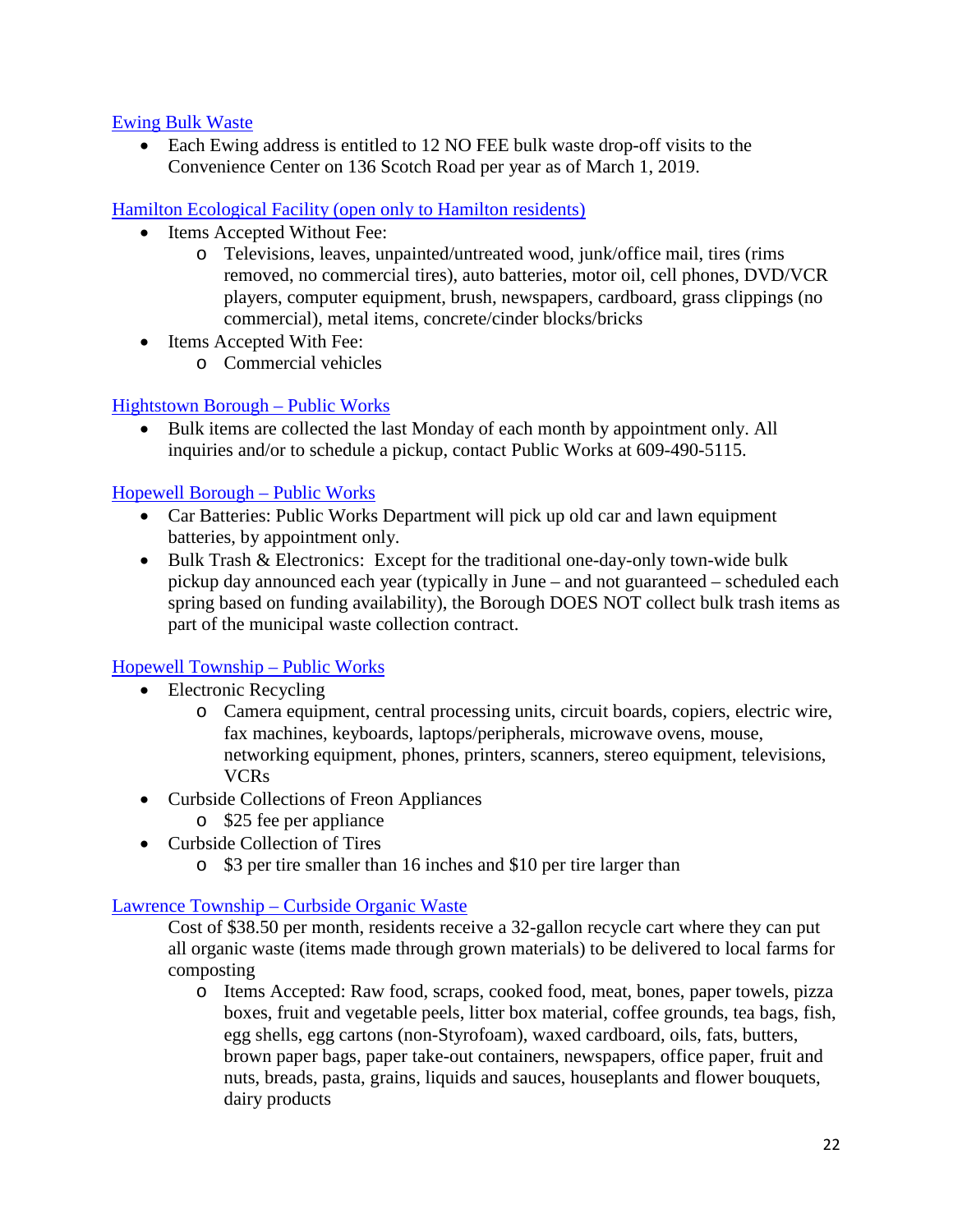#### <span id="page-23-0"></span>Pennington Farmers Market

- Once a month the Hopewell Valley Green Team collects items to be recycled or upcycled.
	- o Items Accepted
		- $\blacksquare$  #5 plastic containers (clean & whole)
		- **Brita & Pur water filters**
		- Styrofoam egg cartons
		- **CDs/DVDs**
		- wine bottle corks (not synthetic)
		- oral care product packages
		- button/cell batteries.

#### <span id="page-23-2"></span>[Pennington Borough –](https://www.penningtonboro.org/notices/2019-Trash-Recycling-Info.pdf) Sticker Program

- Stickers may be purchased at the Pennington Borough Hall and placed on items -- each sticker covers around 40 pounds. After stickers are affixed on bulk items they're cleared to be picked up with regular trash on your scheduled day.
	- o Items Accepted:
		- $\blacksquare$  Tires 1 sticker
		- Computers  $-3$  stickers
		- $\blacksquare$  Televisions 3 to 5 depending on size
		- $\blacksquare$  Washer 5 stickers
		- $\blacksquare$  Dryer 4 stickers
		- Refrigerator, freezer, dehumidifier, air conditioner  $-8$  stickers

#### <span id="page-23-1"></span>[Princeton Farmers Market](https://www.sustainableprinceton.org/farmers-market)

- Once a month Sustainable Princeton collects various items to be recycled or upcycled.
	- o Items Accepted
		- **Batteries**
		- Block Styrofoam and packing peanuts (must be brought in a sealed bag as to not spread debris)
		- Cell phones/tablets
		- Printer cartridges
		- Pill bottles (remove all labels)
		- $\blacksquare$  Wine corks

#### [Robbinsville Township](http://www.robbinsville-twp.org/departments/public_works/how_do_i_dispose_of.php) Public Works

- Car/boat/wet cell batteries -- drop off at Public Works only
- Rechargeable, Nickel Cadmium (Ni-Cd), Nickel Metal Hydride (Ni-MH), Lithium Ion (Li-ion), Nickel Zinc (Ni-Zn), and Small Sealed Lead (SSLA-PB), example: watch, cell phone, power tools and camera batteries – drop-off locations at Public Works and Senior **Center**
- Computers / printers / monitors and computer accessories -- call Public Works at 609-259-0422 to schedule a pickup the last Wednesday of each month or you may drop them off at Public Works
- Tires -- must be off the rim -- drop off at Public Works only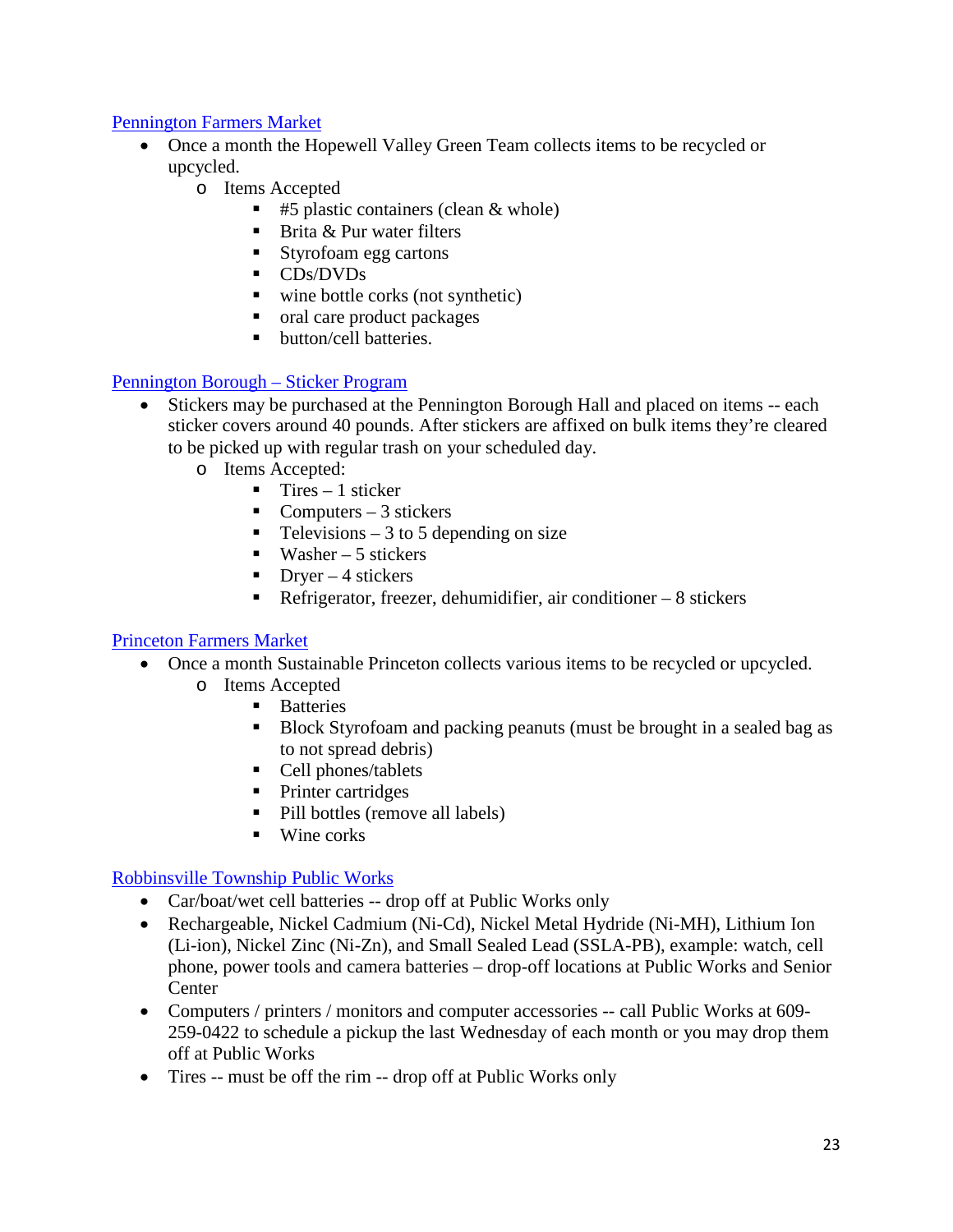#### [West Windsor –](https://www.westwindsornj.org/recycling_main.html) Electronics

• Electronics can be recycled at West Windsor Dumpster Day events

#### [Trenton City Public Works Department](http://www.trentonnj.org/Cit-e-Access/webpage.cfm?TID=55&TPID=6640)

• The Division of Solid Waste Management offers a special pickup for large bulk items. Bulk items include furniture and household appliances. For more information or to schedule an appointment for a special pickup, please call 609-989-3175, Monday through Friday, 7:30 a.m. to 3:30 p.m.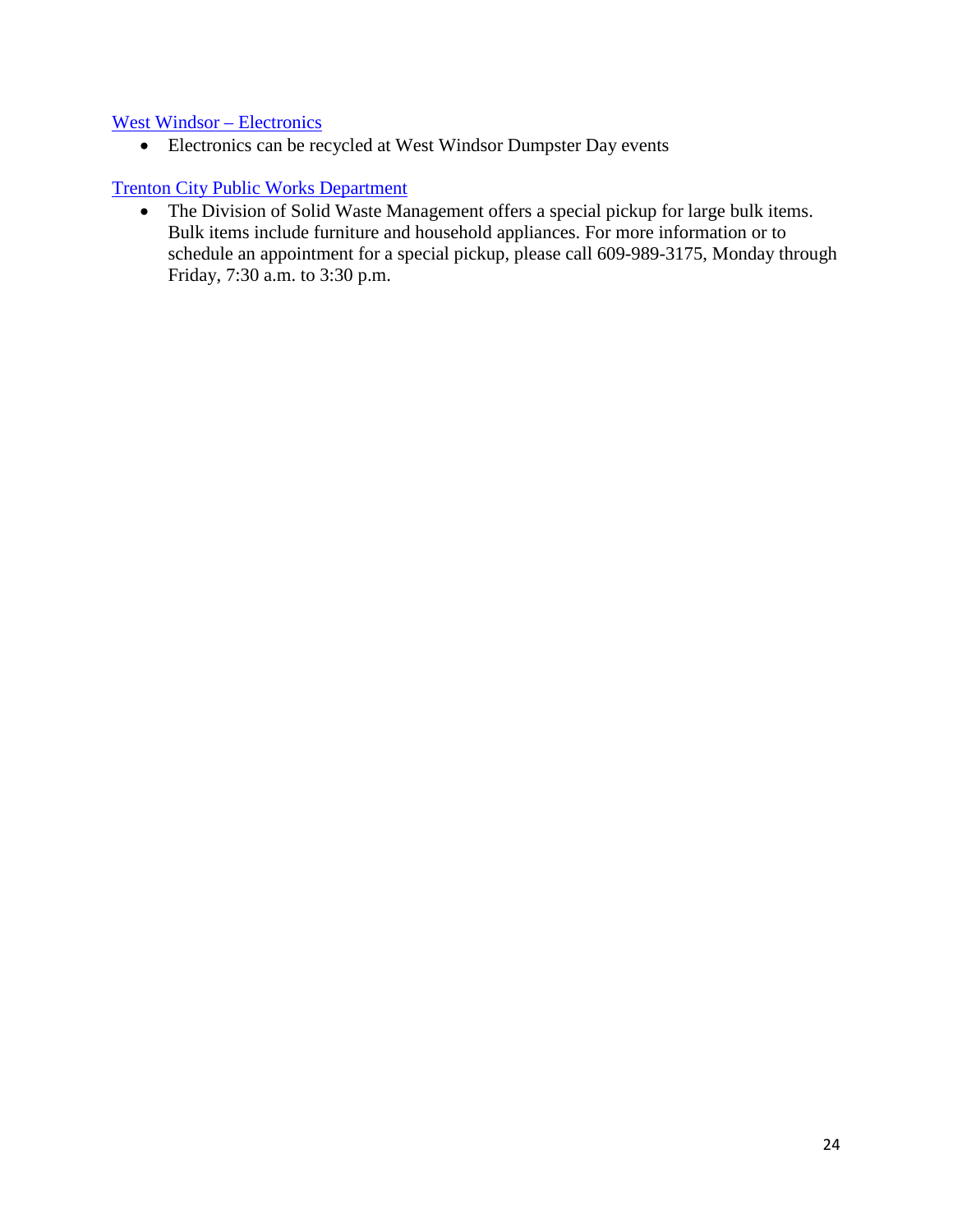## <span id="page-25-0"></span>Types of Plastic

Within each chasing arrows triangle, there is a number which ranges from one to seven. The purpose of the number is to identify the type of plastic used for the product, and not all plastics are recyclable or even reusable. There are numerous plastic-based products that cannot break down and cannot be recycled.

<span id="page-25-1"></span>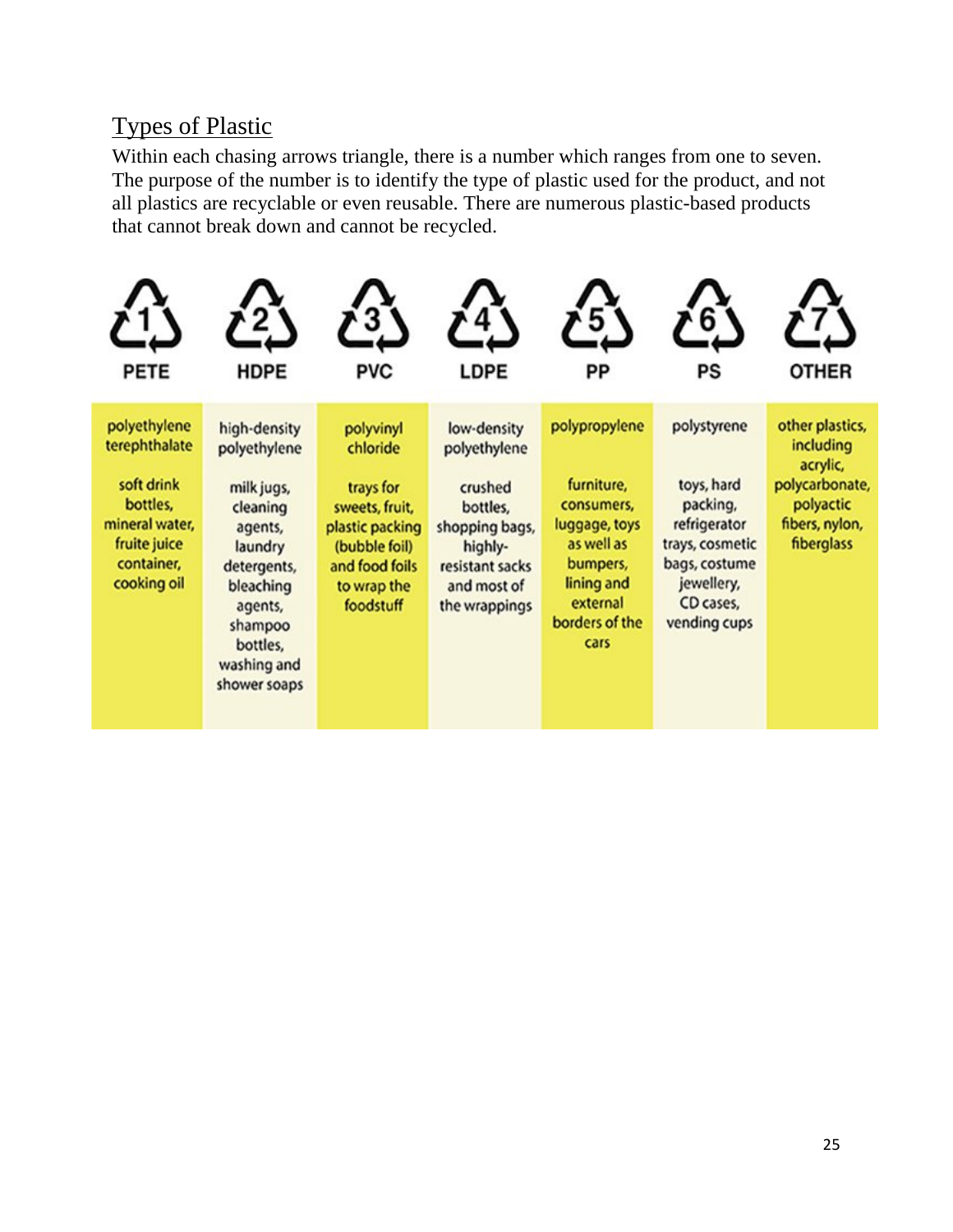## <span id="page-26-0"></span>What is TerraCycle?

#### **What is TerraCycle?**

TerraCycle is a privately owned recycling company headquartered in Trenton, New Jersey. Its business model depends upon curbside collection program to collect non-recyclable preconsumer and post-consumer waste, and then partners with corporate donors or municipalities to turn it into raw material to be used in new products. The company licenses its name to manufacturers of roughly 200 products made using its raw material.

#### **What is the TerraCycle points program?**

Members of TerraCycle's free recycling programs are automatically enrolled in the TerraCycle Points Program. For each shipment sent in, there is the opportunity to earn points that can then be redeem in a form of donation towards a choice charity. For a list of charities, [please click](https://www.terracycle.com/en-US/redeem)  [here.](https://www.terracycle.com/en-US/redeem)

#### **What is the difference between the Paid or Free programs?**

While free programs are sponsored through a certain corporation to cover the fees, the paid Zero-Waste Boxes are not; thus the cost of recycling is upon the consumers themselves. However, they have many beneficial programs to recycle common household/work items and can be implemented in community zones or office buildings. Find out more [here.](https://www.terracycle.com/en-US/zero_waste_boxes) Below are examples of what type of items can be recycled through the paid Zero-Waste Box programs.

- Alkaline batteries
- Stuffed toys
- Coffee capsules (K-Cups)
- Laminated paper packaging
- Disposable gloves
- Hotel amenity bottles

Please note that because TerraCycle works with different companies to create recycling programs, the length of the each program varies. The TerraCycle programs included in this guide are up to date as of release of this guide. However, please confirm with TerraCycle before sending any materials.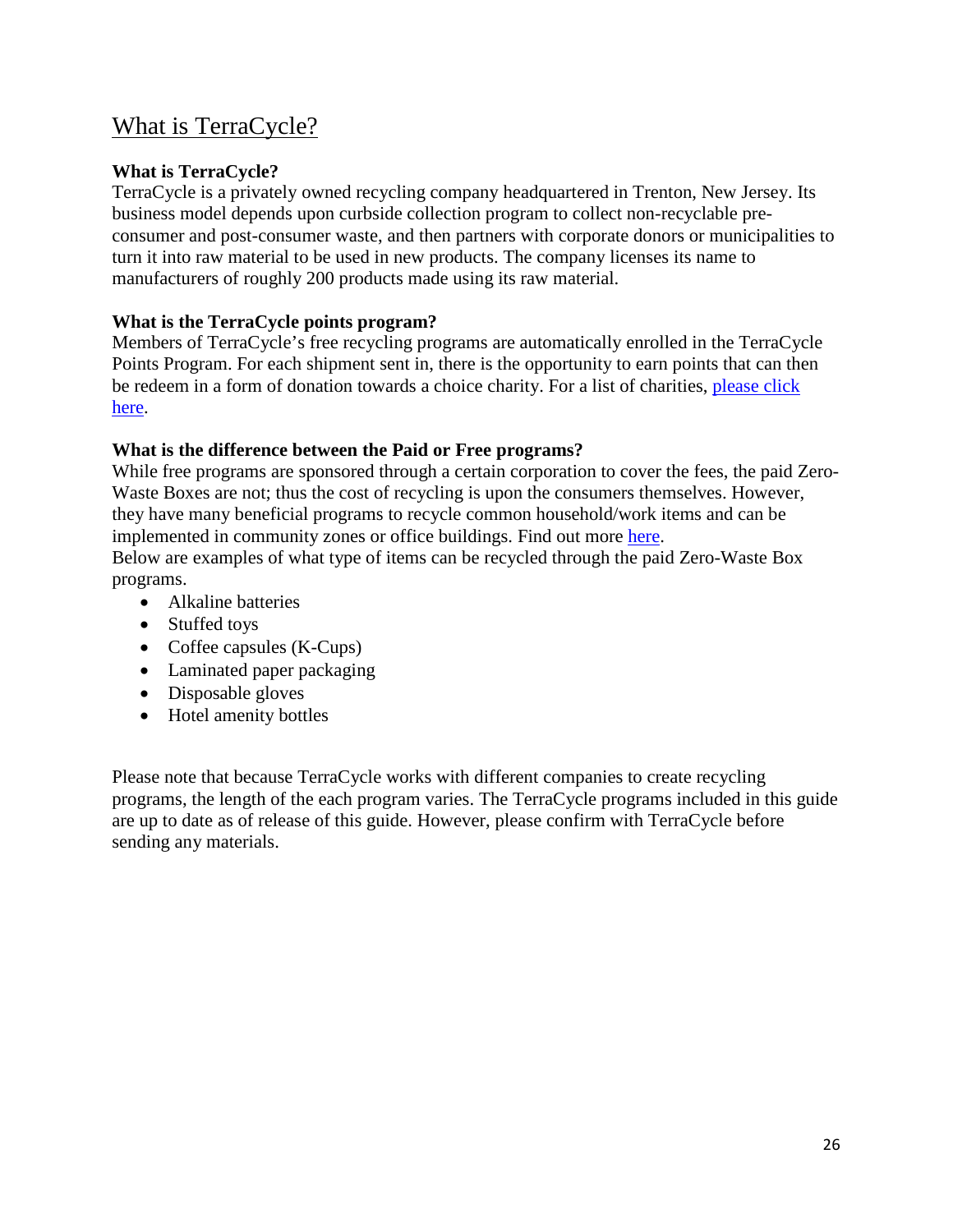## <span id="page-27-0"></span>Materials not accepted in curbside recycling

*There are many common-day objects that people recycle thinking they can be reused but they cannot. Some of these objects can be recycled through different means.*

- Aerosol Cans
	- o Since spray cans also contain propellants and chemicals, they are treated as hazardous material.
- Aluminum Foil/Baking Pans
- Bandage Tins & Cookie Tins
- Brightly Dyed Paper
	- o Strong paper dyes work just like that red sock in your white laundry.
- ❖ Bulky Plastics
	- o Kid toys, laundry baskets, plastic furniture, etc.
- Carbon & Waxed Paper
- ❖ Ceramics & Pottery
- Clothes Hangers
	- o Wire hangers: Most recycling centers don't have the capability to recycle wire. However, most dry cleaners will accept donations of wire hangers with the paper, plastic, foam and cardboard removed.
- Coffee K-Cups
- Diapers
	- o It is not commercially feasible to reclaim the paper and plastic in disposable diapers.
- Drinking Glasses, Dishes & Broken Window Glass
	- o Bottles and jars are recyclable.
- Hardcover Books
	- o Can be recycled if the book cover has been removed.
- Light Bulbs
- Motor Oil & Anti-Freeze Containers
	- o Can be recycled through the Mercer County Improvement Authority (see more information on page 21)
- Paper Lunch Bags
- ❖ Packing Peanuts
- Plastic Bags
	- o Even if stated as recyclable, plastic bags cannot be placed in your curbside bucket; they clog and break the machines.
- Plastic Beverage Caps
	- o Most caps are not made of the same type of plastic as the bottle; they are usually #5. Caps should be removed and thrown in trash.
- ❖ Plastic Utensils
- $\div$  Plastics with #3 #7 Symbols
	- o Plastics #1 and #2 can be placed in curbside bucket, however.
- Pizza Boxes
	- o Can be composted but **cannot** be placed in your curbside bucket, even if there is no grease.
- Styrofoam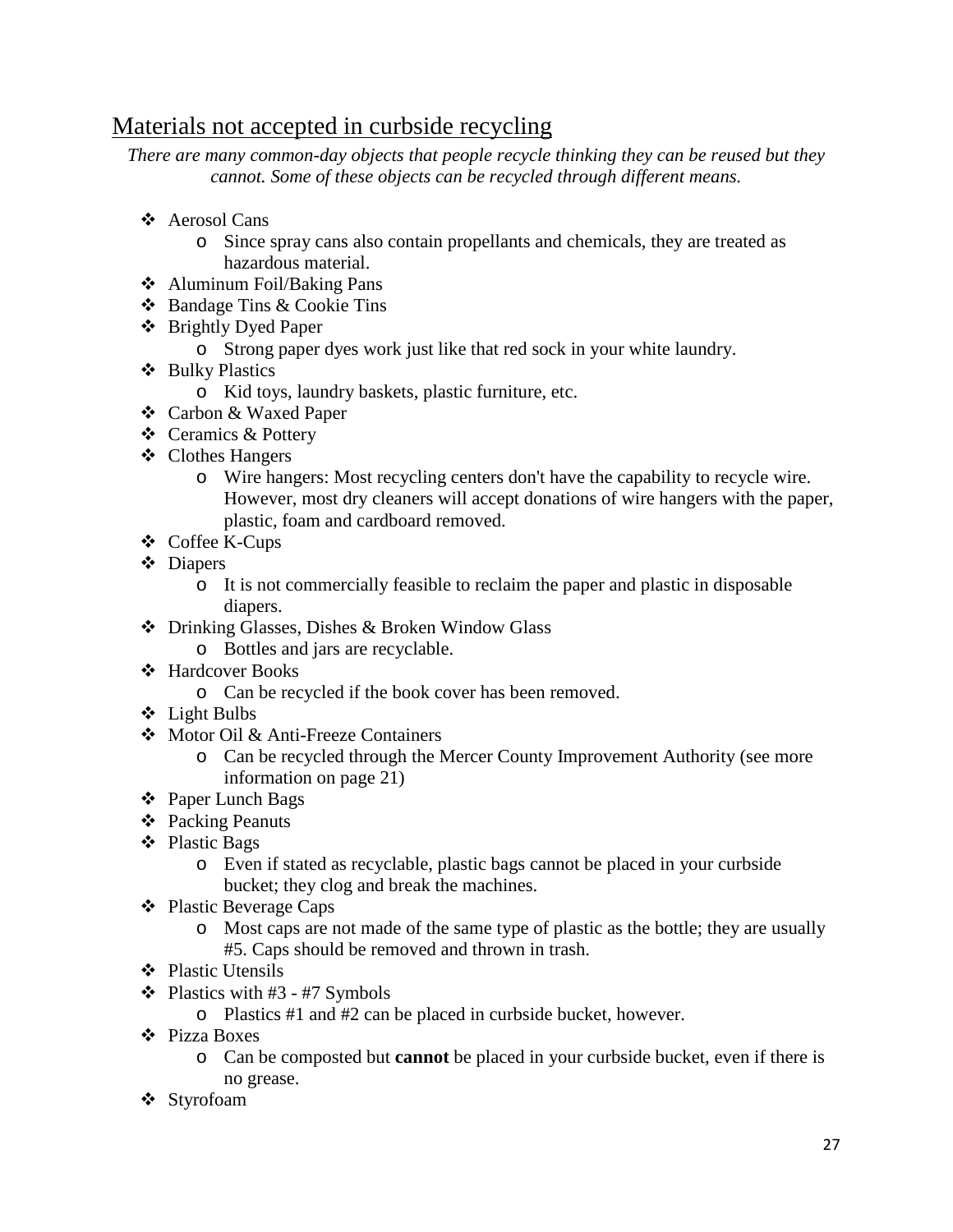- Takeout containers
	- o Plastic containers that contained food can't be recycled unless they are thoroughly rinsed out and are #1 or #2 plastics. Oily residue left on the containers makes them unrecyclable.
- Tissue Paper, Napkins, Paper Plates & Paper Towels
- Yogurt cups
	- o Many centers don't recycle plastics with the #3 through #7.
- Three-Ring Binders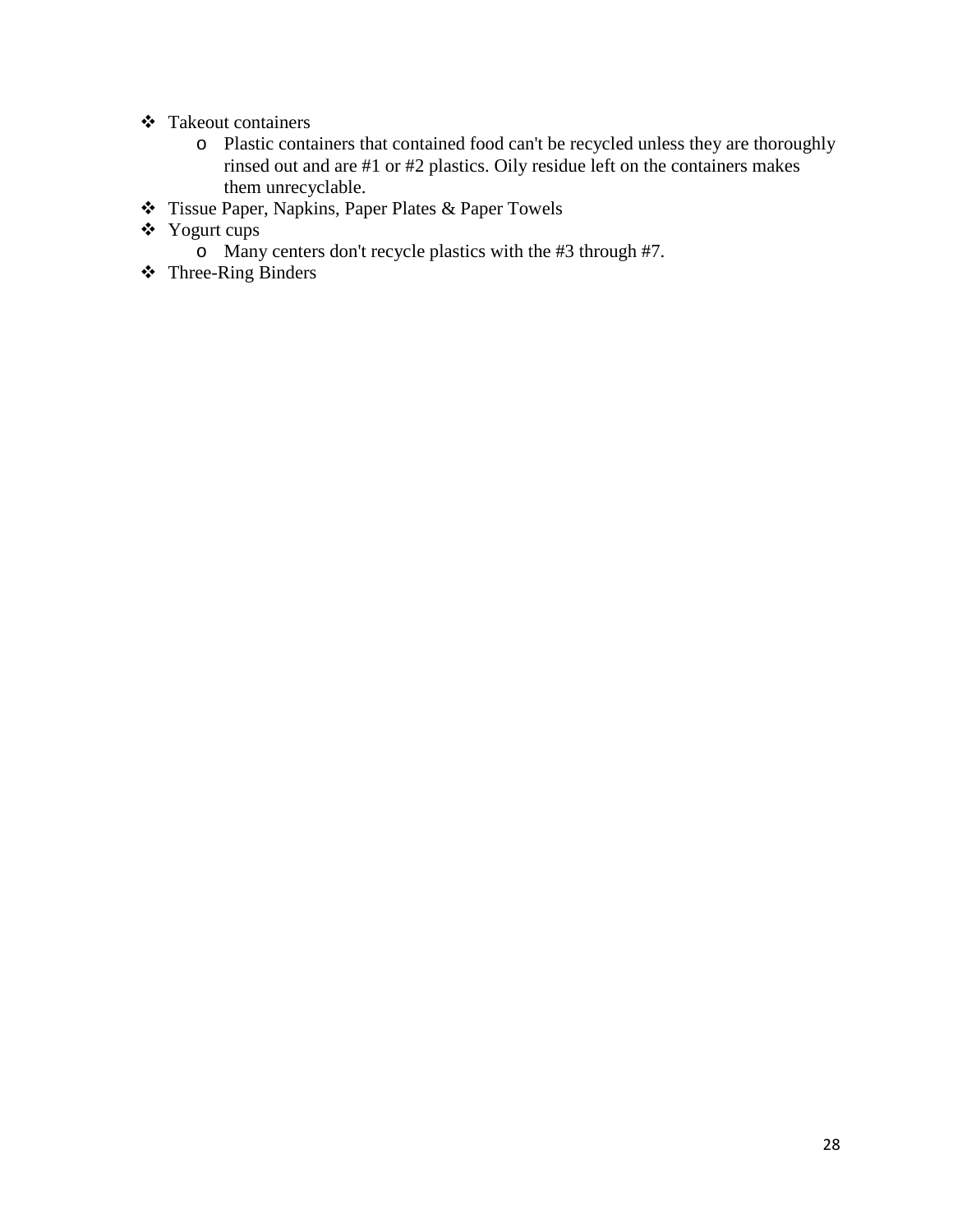## <span id="page-29-0"></span>How to Compost

#### **What is composting?**

Composting is a form of waste disposal where organic waste can decompose naturally under oxygen-rich conditions. While similar to fertilizer, which mixes with the soil to feed plants, compost is used to enrich the soil itself giving the plants a much better environment to thrive. Composting is also a great way to reduce food waste and greenhouse gas emissions.

#### **Why should I compost?**

There are many reasons to compost – saving money and resources, improving your soil and reducing your impact on the environment. Adding compost to your home garden will not only fertilize your soil but feed it which in turn will help plants grow.

#### **How can I compost?**

There are just two easy steps when setting up your compost.

- 1. Find a bin made of durable plastic or metal and place it outside
- 2. Add your green and brown materials in as you go along your daily life

The material at the bottom of the bin will be the first to decompose and be ready for gardening use.

#### **What can I compost?**

All compostable materials are either nitrogen-based or carbon-based; in order to have odor-free, healthy compost, the mix should be one-third green (nitrogen-based) compost, to every twothirds of brown (carbon-based) compost.

- Examples of nitrogen-based
	- o Coffee grounds and filters
	- o Seaweed
	- o Fresh leaves and plants
	- o Grass clippings
	- o Animal hair
	- o Fruits and vegetables
- Examples of Carbon-based
	- o Dry leaves
	- o Straw
	- o Wood ash
	- o Dried grass
	- o 100% cotton fabrics
	- o Corncobs
	- o Eggshells
	- o Cardboard
	- o Shredded paper
	- o Newspaper

<https://mgofmc.org/compost-links/>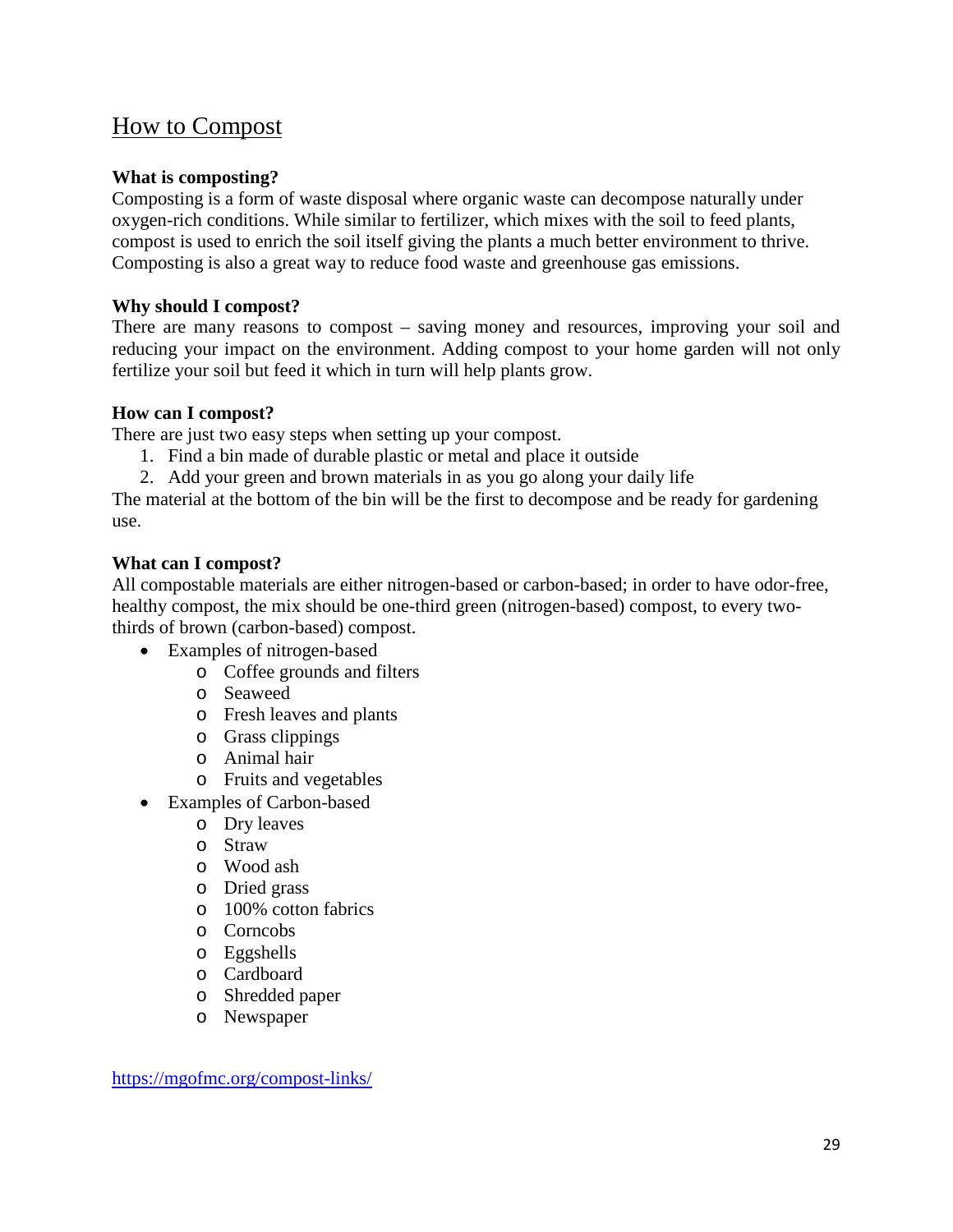## <span id="page-30-0"></span>Useful Links

Mercer County Improvement Authority:<http://www.mcianj.org/>

Mercer County:<http://www.mercercounty.org/>

Earth 911[:https://earth911.com/](https://earth911.com/)

Recycling NJ:<http://recyclingnj.com/>

Sustainable Jersey:<http://www.sustainablejersey.com/>

United States Environmental Protection Agency:<https://www.epa.gov/recycle>